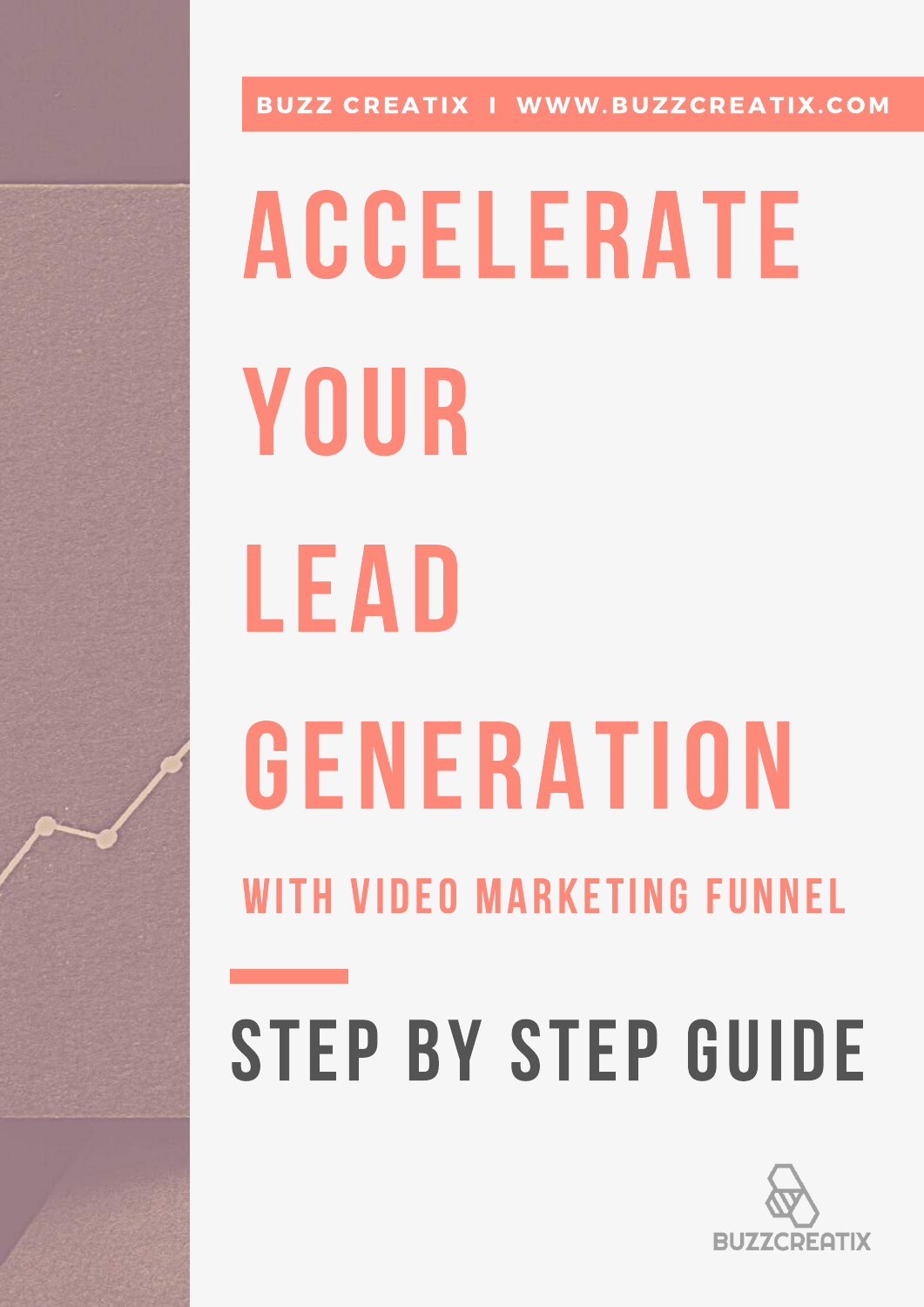## Video marketing is the word on every marketers' lips these days as it works WONDERS AND THIS IS BECAUSE consumers love it and it's the most consumable **CONTENT**

As a progressive and thriving business you want to up the game with Video Marketing but how will you optimize your Video Marketing game plan?

How will you make sure that your videos don't become amateur Visual Presentation?

What is the best content to use in each video type so that your videos don't just become "for the sake of having videos"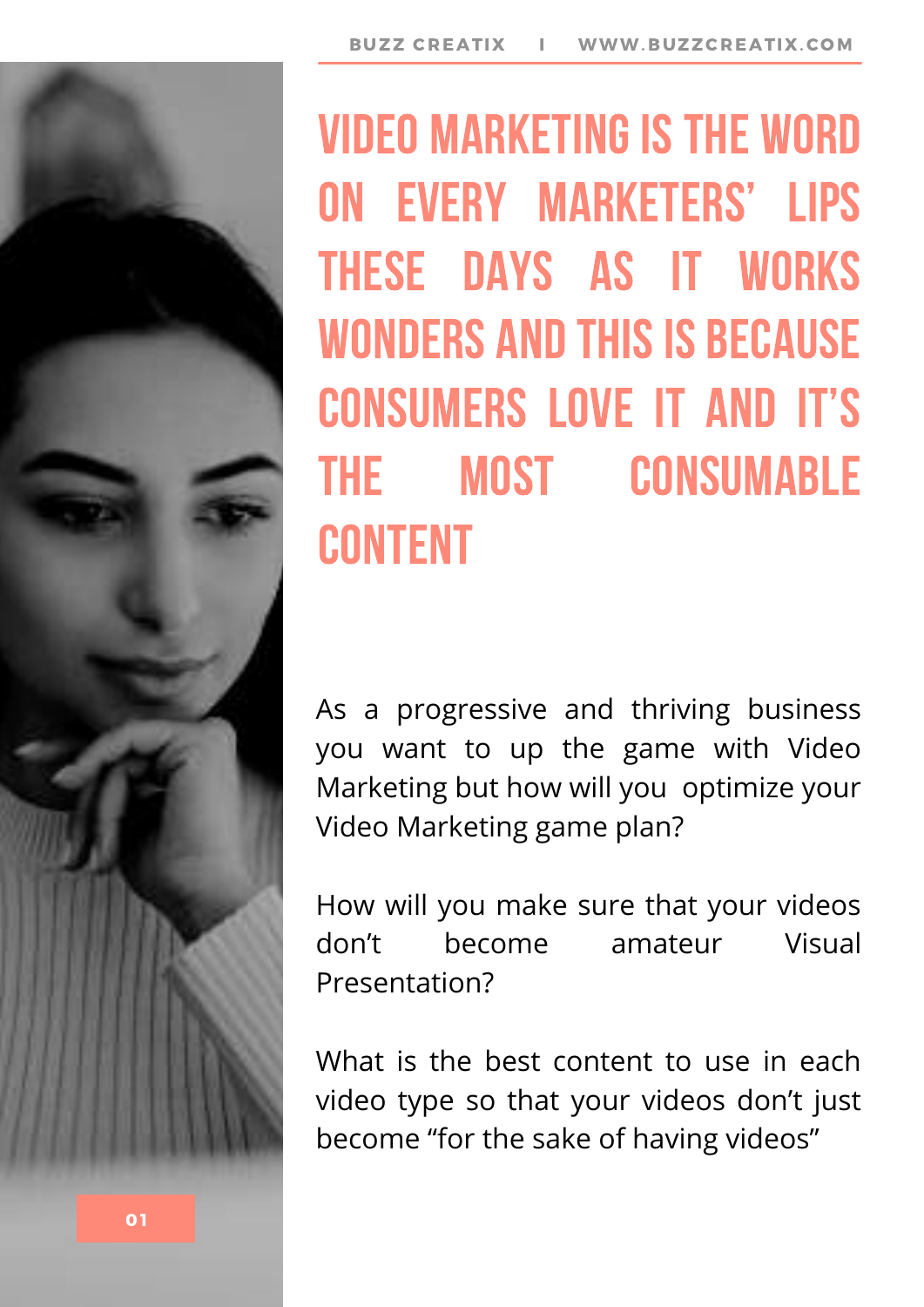#### **With strategic planning and implementation Video Marketing can become your powerful weapon for Qualified lead generation and brand engagement.**

Videos are popping up in our feeds on Facebook, Instagram, LinkedIn and other social media platforms. Also are used in offline Marketing such as Sales Presentations, Trade shows etc.. These videos reach Lacs of viewers across the internet and offline. That traffic has the potential to generate qualified leads with Videos deployed throughout the Marketing Funnel.

Now, although videos have a ton of advantages, they are relatively new and often misunderstood by the masses.

#### **Many businesses shy away from videos because They think it's either too complicated or time consuming or both!**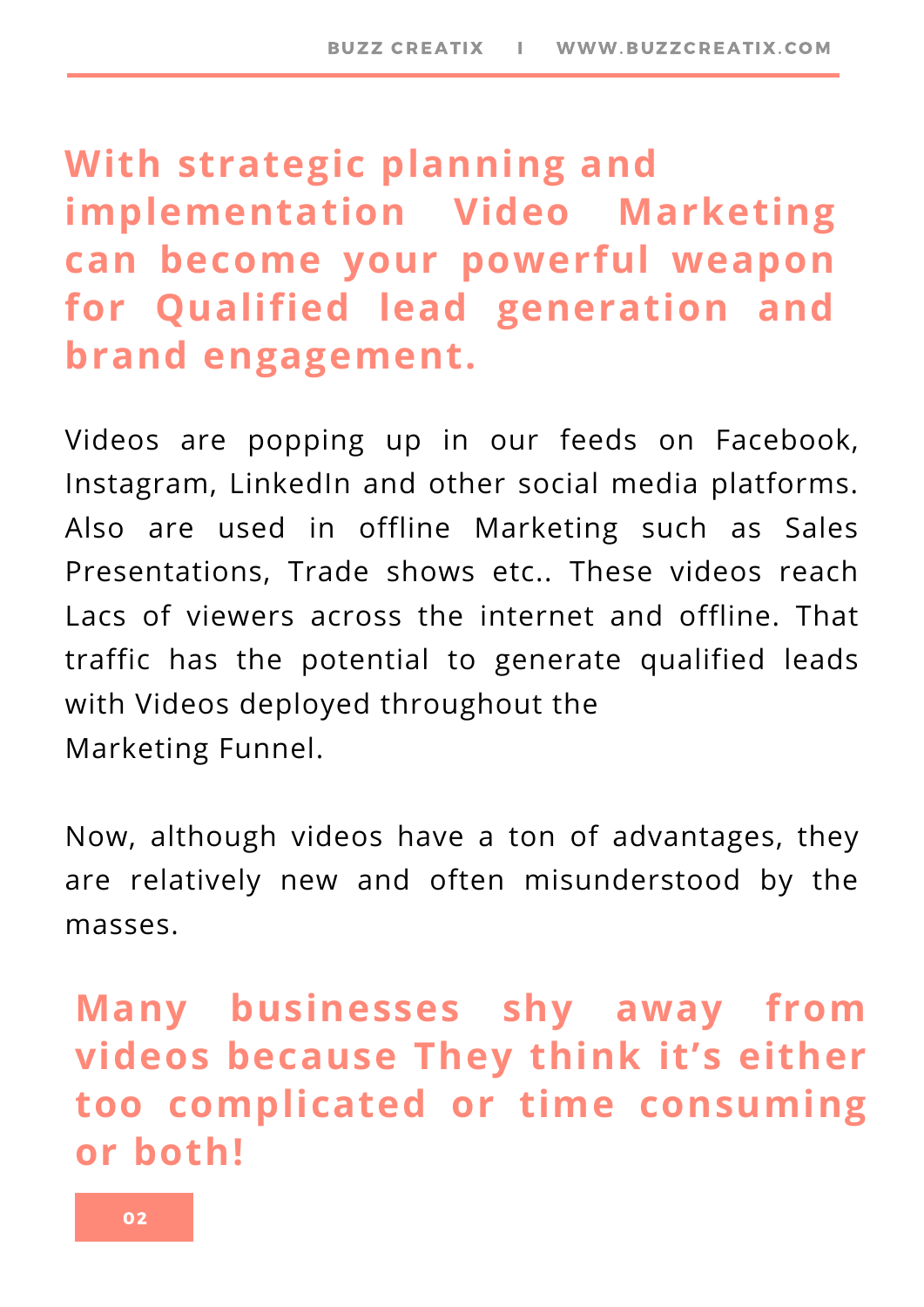#### **But it doesn't have to be that way !**

In this eBook, we will provide you with reasons why you should invest time and effort into video marketing and will tell you every detail.

Follow our systematic process for video marketing and you'll save a ton of hassle and more importantly launch a marketing campaign that meets the goals of your business.

In this book we will discuss,

- **Stages of Video Marketing Funnel**
- **What kind of Videos to be used at each stages of your Marketing Funnel?**
- **Crucial Content you need to get ready for Video Marketing campaign**
- **ROI**

By the end of this book you will be more empowered and confident about kick starting Video Marketing Campaign .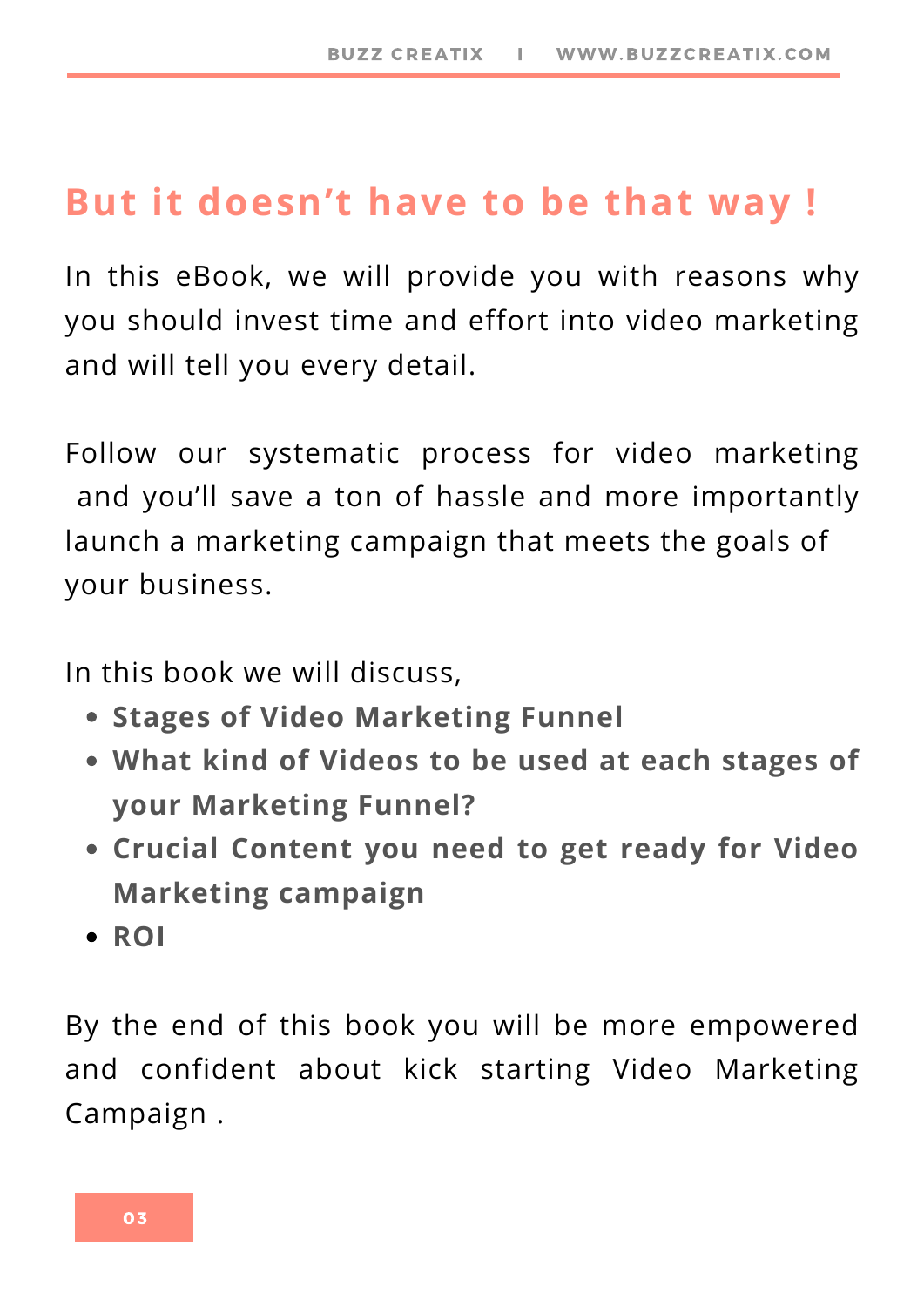#### **TABLE OF CONTENTS**

#### **1. VIDEO MARKETI N G 101**

WHAT IS IT AND WHY IS IT IMPORTANT?

#### **2. KICK STARTI N G YOUR VIDEO MARKETI N G CAMPAIG N**

- PRELIMINARY STEPS: GETTING VIDEO READY
- PRE-PRODUCTION PHASE
- PRODUCTION PHASE
- POST-PRODUCTION PHASE

#### **3. HOW TO E F F ECTIVELY UTILIZE VIDEO**

- MOST EFFECTIVE WAYS TO USE VIDEOS
- THE ROI OF VIDEO MARKETING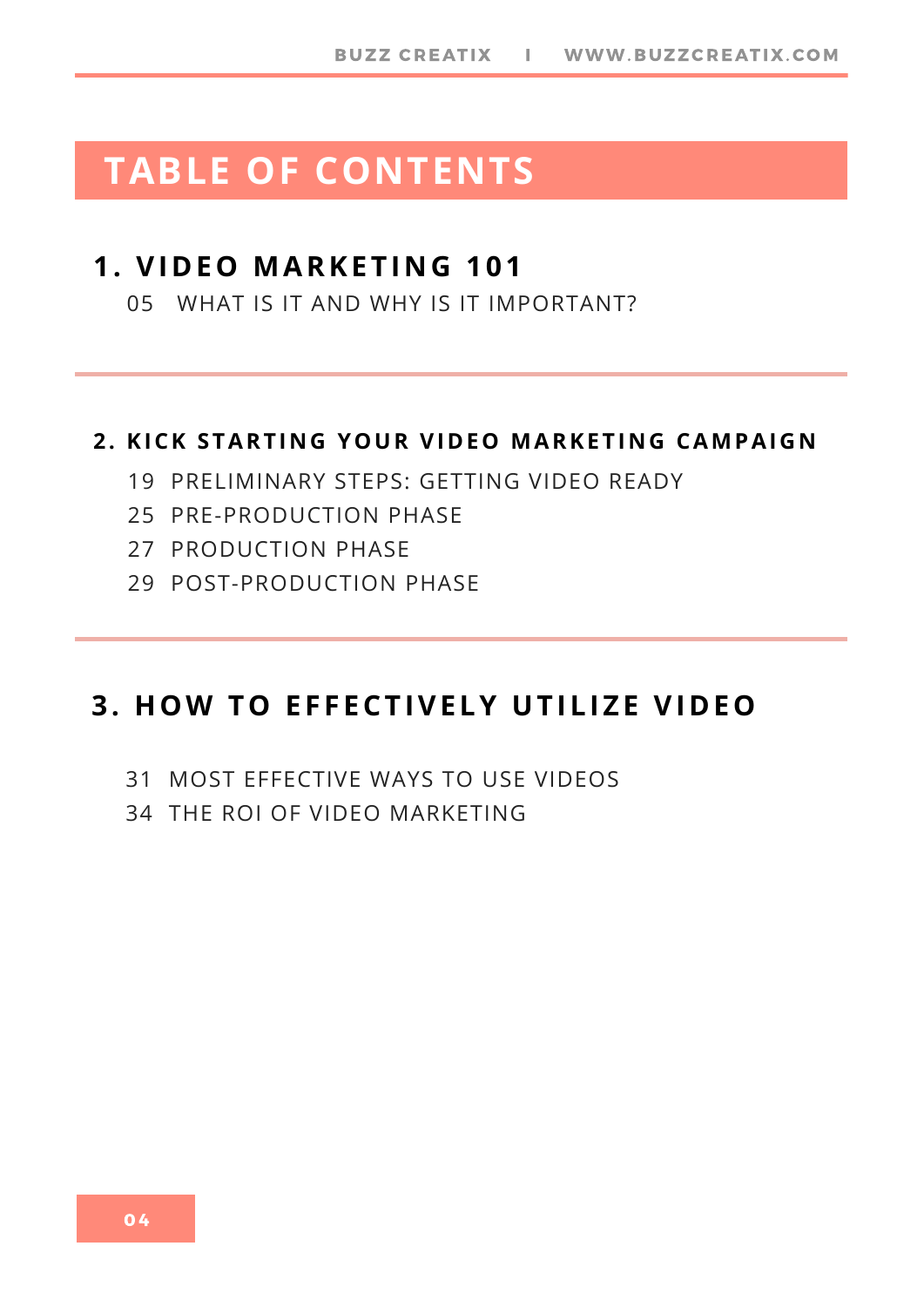

#### **1. Video marketing 101**

#### **1.1 WHAT IS IT AND WHY IS IT IMPORTANT FOR YOUR BUSINESS?**

The internet in 2019 is the most crowded space in the world with more businesses, blogs, and websites hosted in general than ever before!

This is because businesses today realize the benefits of being online – right from Blue chip Corporations to micro businesses. They know that Human Behavior has evolved in 21st century. Humans are spending most of their time on internet.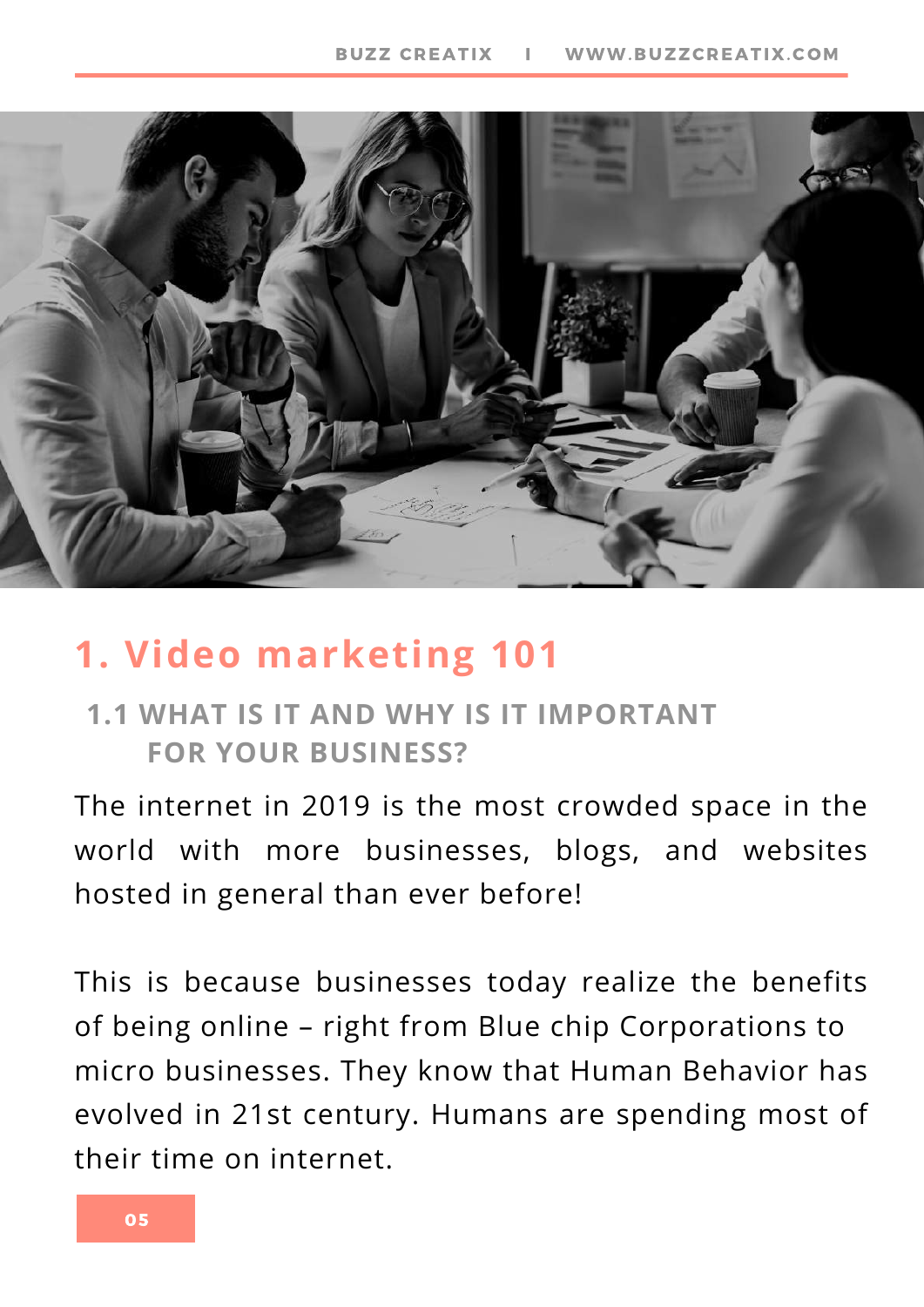Internet is part of every decision they make in their life.

The internet has exploded and is one of the most efficient and effective ways to reach large audiences.

However, like you and me, every other business knows this and is competing to grab the already limited attention of Viewers. Right from manufacturing businesses to service-oriented businesses -everyone is in the race!

- Amongst hundreds if not thousands of businesses on the internet, how will YOURS stand out?
- How will YOUR brand build the authority that converts traffic into sales?
- How will YOU convince your customer that your service is worth over the others?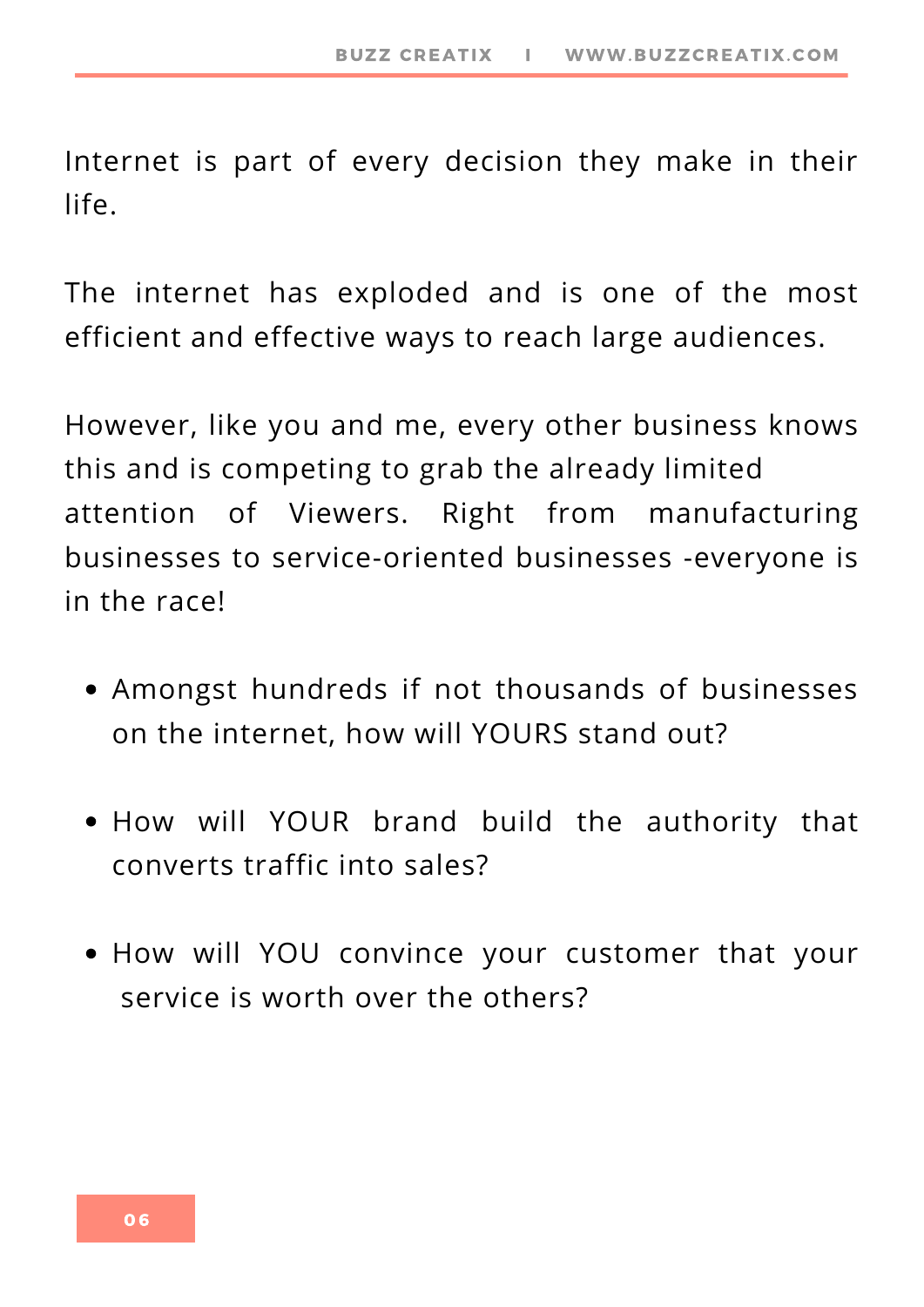The internet has exploded and is one of the most efficient and effective ways to reach large audiences.

However, like you and me, every other business knows this and is competing to grab the already limited attention of Viewers. Right from manufacturing businesses to service-oriented businesses -everyone is in the race!

- Amongst hundreds if not thousands of businesses on the internet, how will YOURS stand out?
- How will YOUR brand build the authority that converts traffic into sales?
- How will YOU convince your customer that your service is worth over the others?

you need to follow a storytelling approach and coax them into developing a relationship with your brand.

And one of the best ways to do this is , **Video Marketing Funnel.**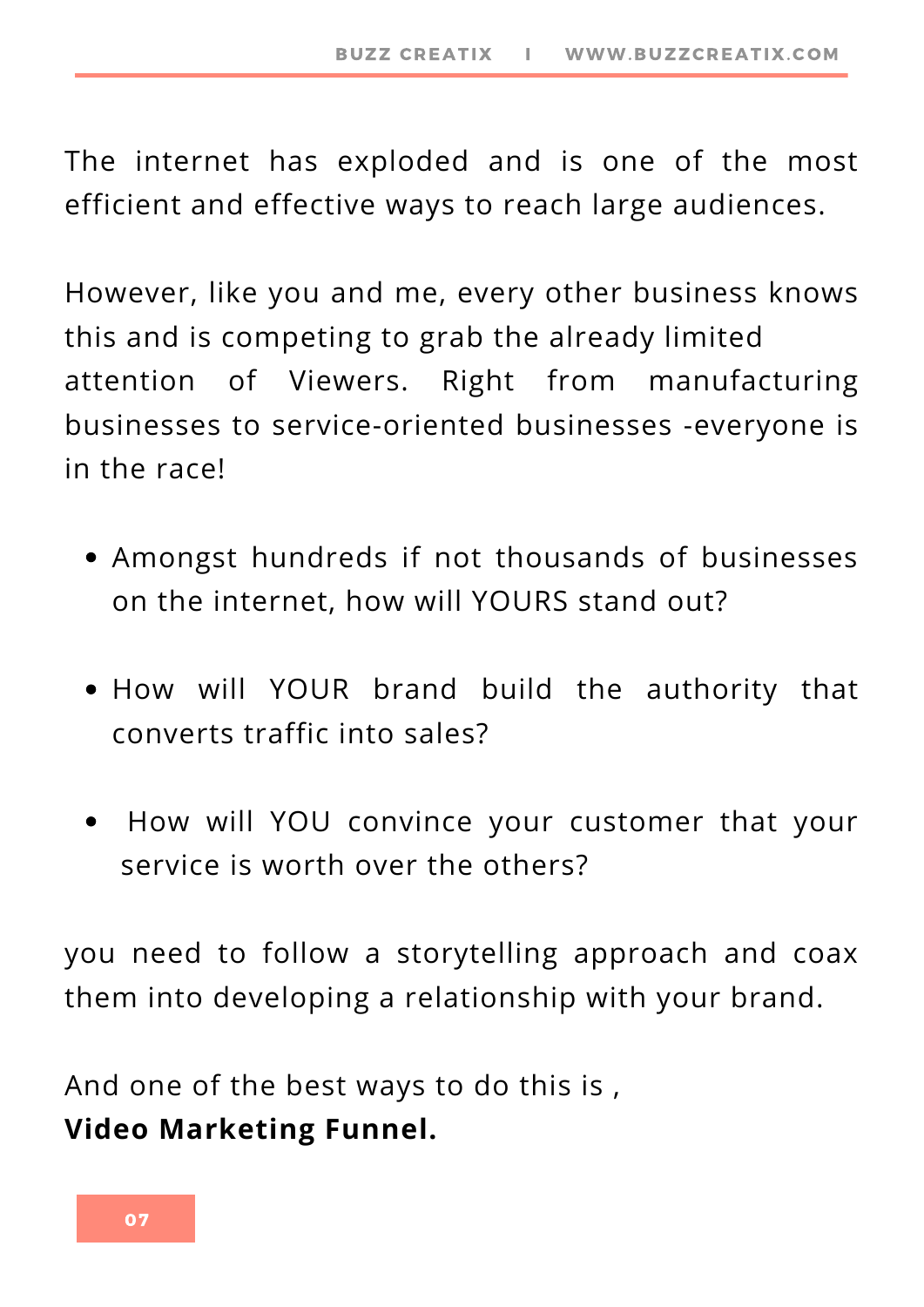**Some people I have come across think that Video Marketing is Producing one Video**, host it on YouTube and Check those 3 views increased every morning. Then they ask Do you help in increased Views? That's not Video Marketing.

Video Marketing is SMART marketing. Its tactical.

You make videos for each stage of Marketing Funnel and Spread your content across each stage of Marketing funnel. You make them aware about their problems, generate interest of prospects in your products, Nurture them and convince them that your product is a right fit for your problem. You do this with various types of videos at defined stages.

Imagine your office ringing with more clients calling you already ready to buy or schedule an appointment with you.

They say things like, "I saw your videos and was willing to find out further, When can we meet? Sweet right?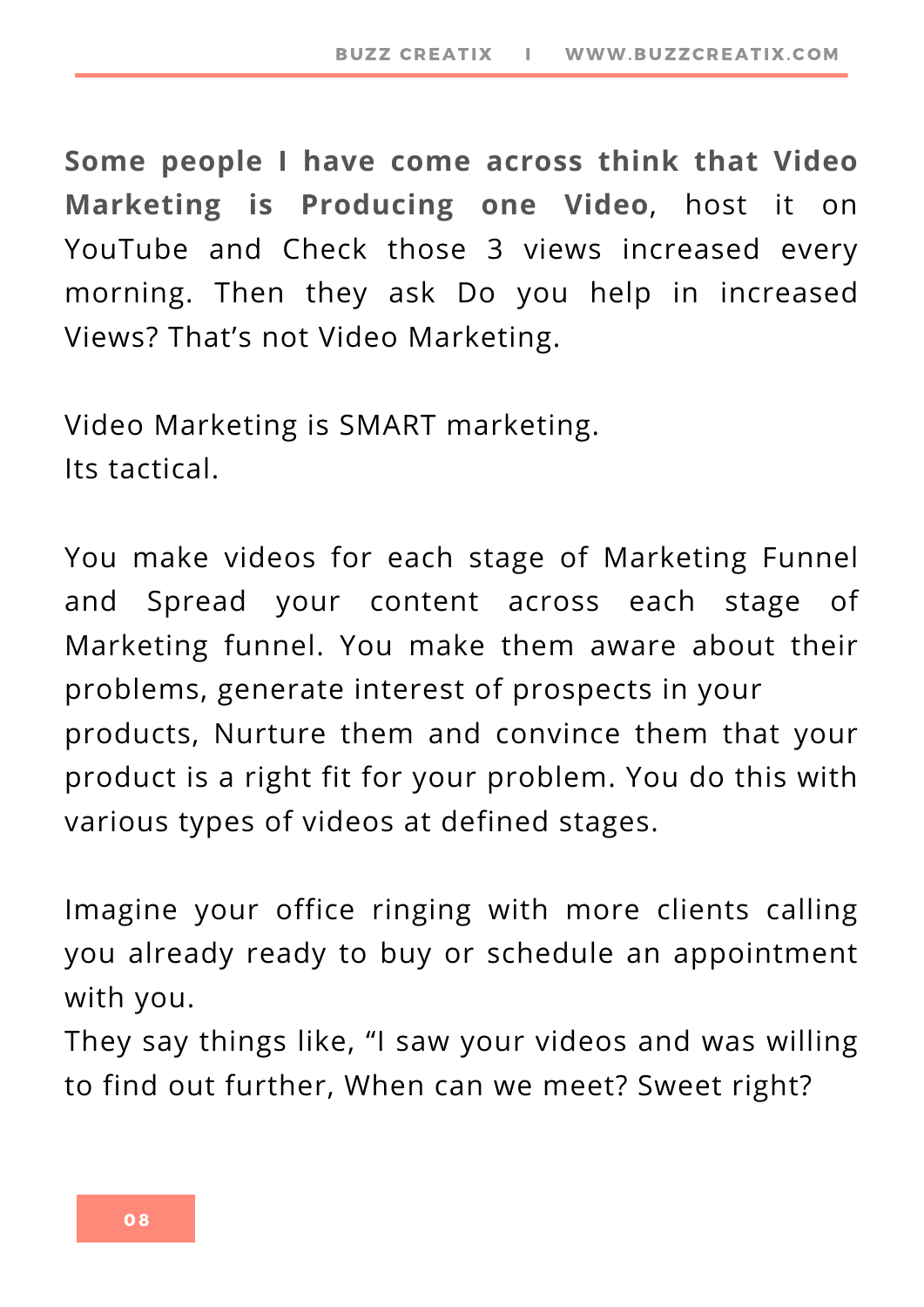That's the power of video.

It appeals to both audio and visual senses and evokes strong emotions and drives viewers to engage with your brand.



Without a doubt, video should be a part of your marketing strategy in 2020.

Because that's where your target market is hanging out. No matter B2B or B2C.They are there.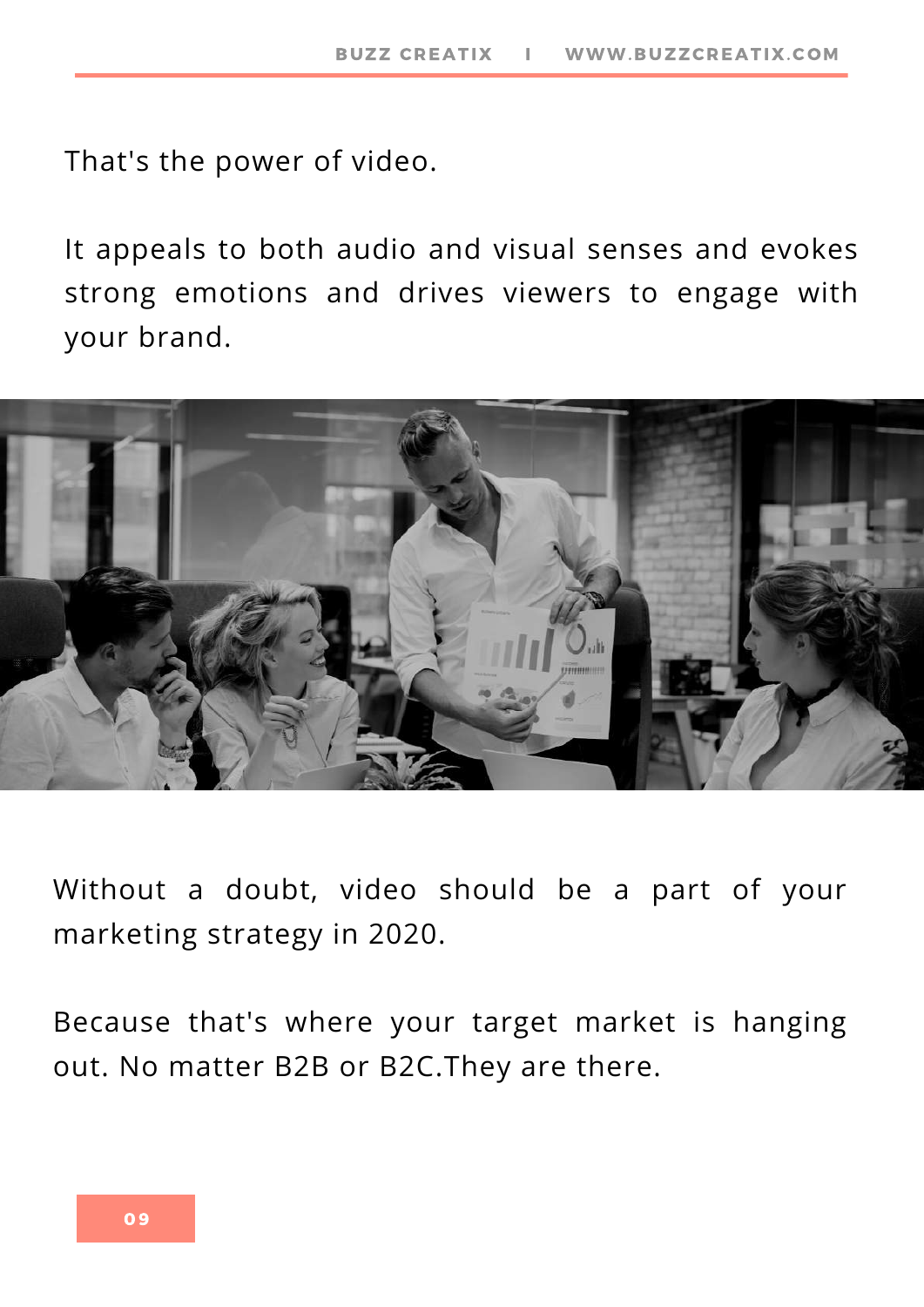

#### **From Video Viewer to Lead and then Customer….And then Repeat Customer**

**MARKETING FUNNEL IS A BREAKDOWN OF BUYER'S JOURNEY. IT CONSISTS OF 5 STAGES BROADLY.**

- AWARENESS
- INTEREST
- CONSIDERATION
- ACTION
- **RETENTION**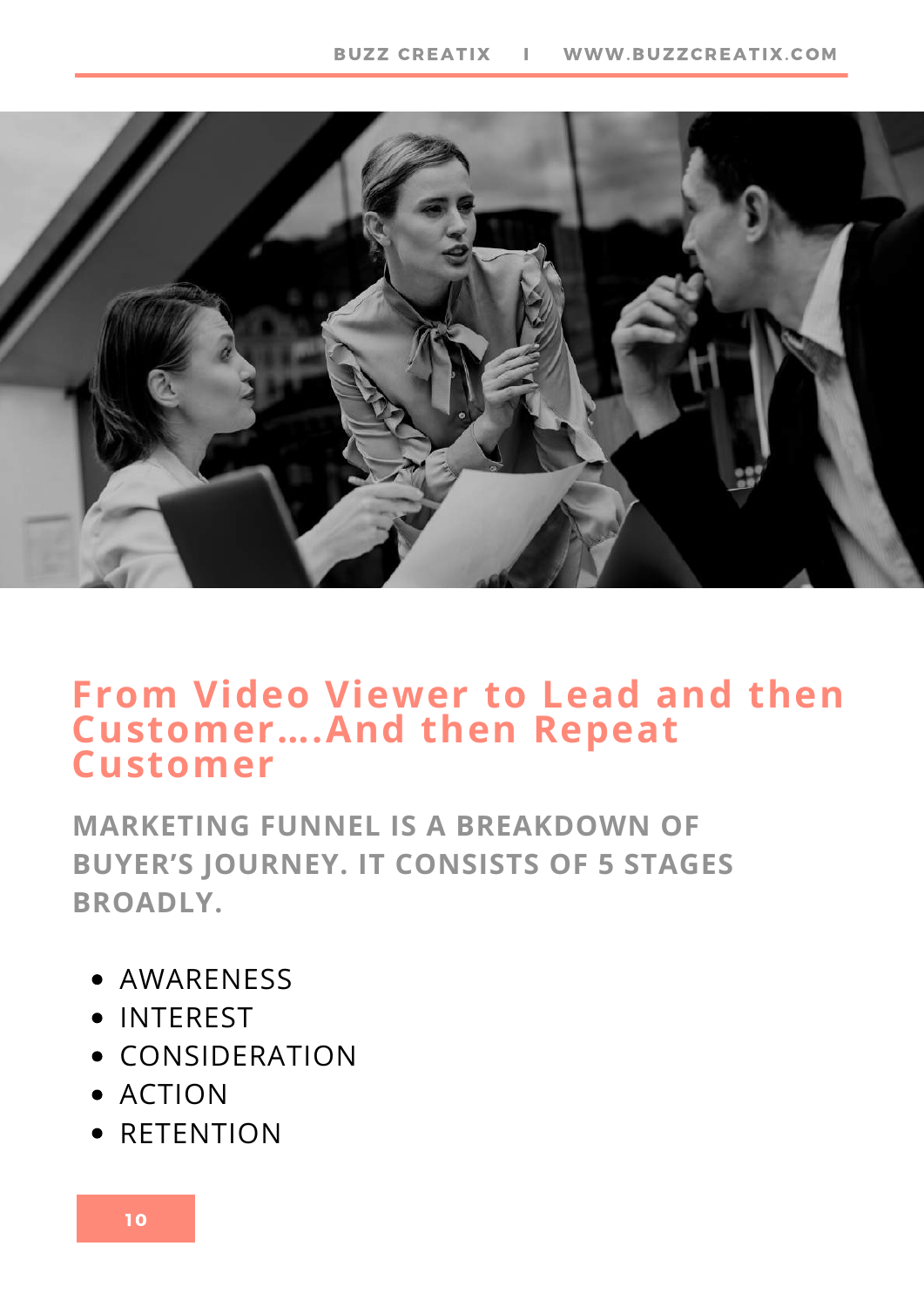In this section we will explain the best strategies to utilize Videos in a Marketing funnel and also the most effective tips to implement them.

**Video Marketing Funnel**

Many businesses make the mistake of randomly using their videos which is the Costly affair. Random Videos produce Random Results. Video Marketing funnel gives consistent and predictable results.

Video does not come in one-size-fits-all, and understanding these factors will help you to produce the right video, for the right customer, at the right time.

Here's how we think about each stage of the funnel and how video comes into play: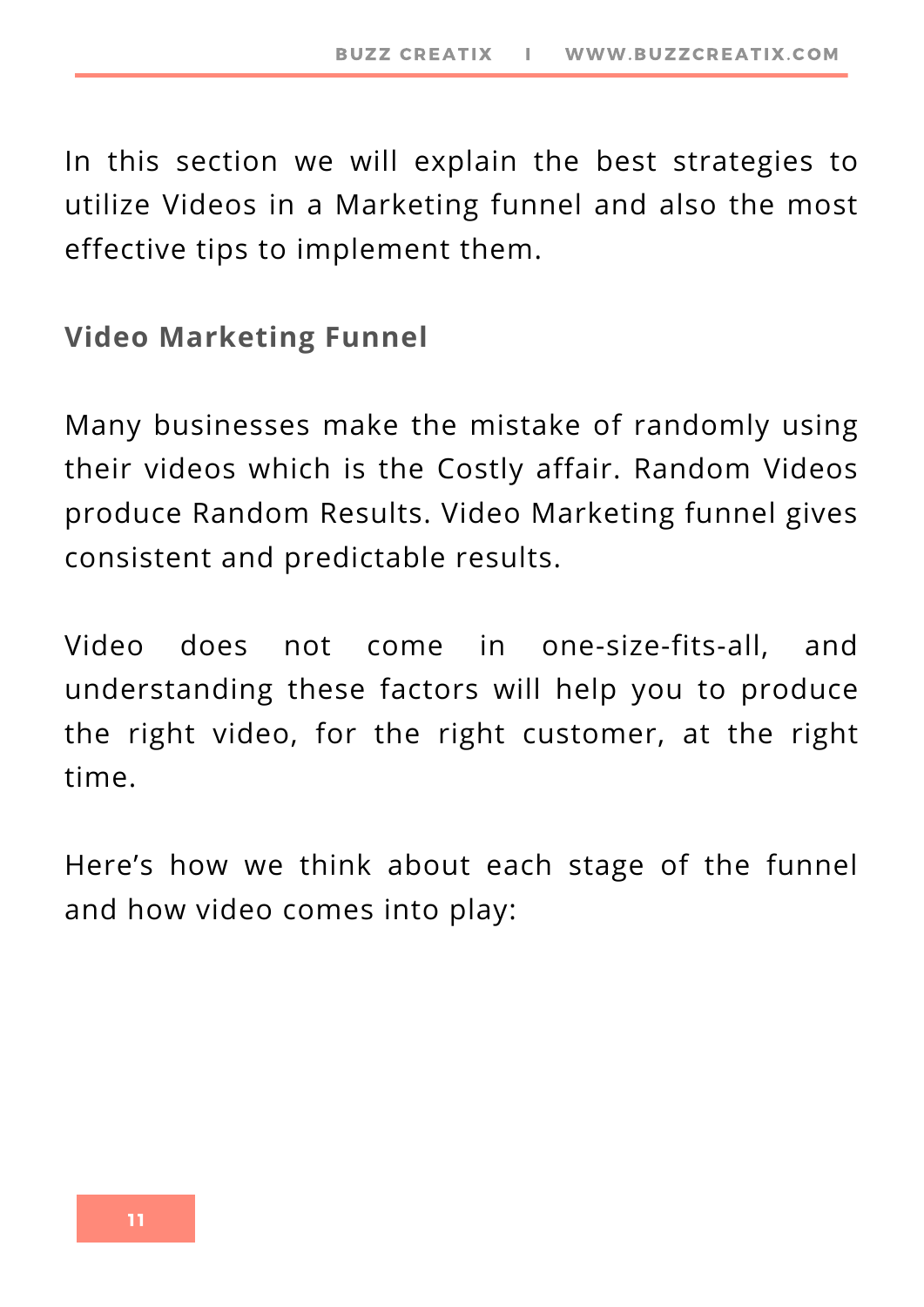Lets First understand,

**Lead** : This is someone who has potential to use your product or the service. They have the problem that your product or service solves.

**Prospect** : This is the Prospect who has generated interest in the solution you offer and want to find out more.

**Customer** : Who has bought your product or Service and can be nurtured to get repeat sale or Referral sale.

Let's now see the stages of Marketing Funnel.

#### **1) Awareness** : Identify that problem

This is Top of the funnel stage. At the awareness stage, your potential customers have active problem and you know what's the solution — you just haven't found each other yet!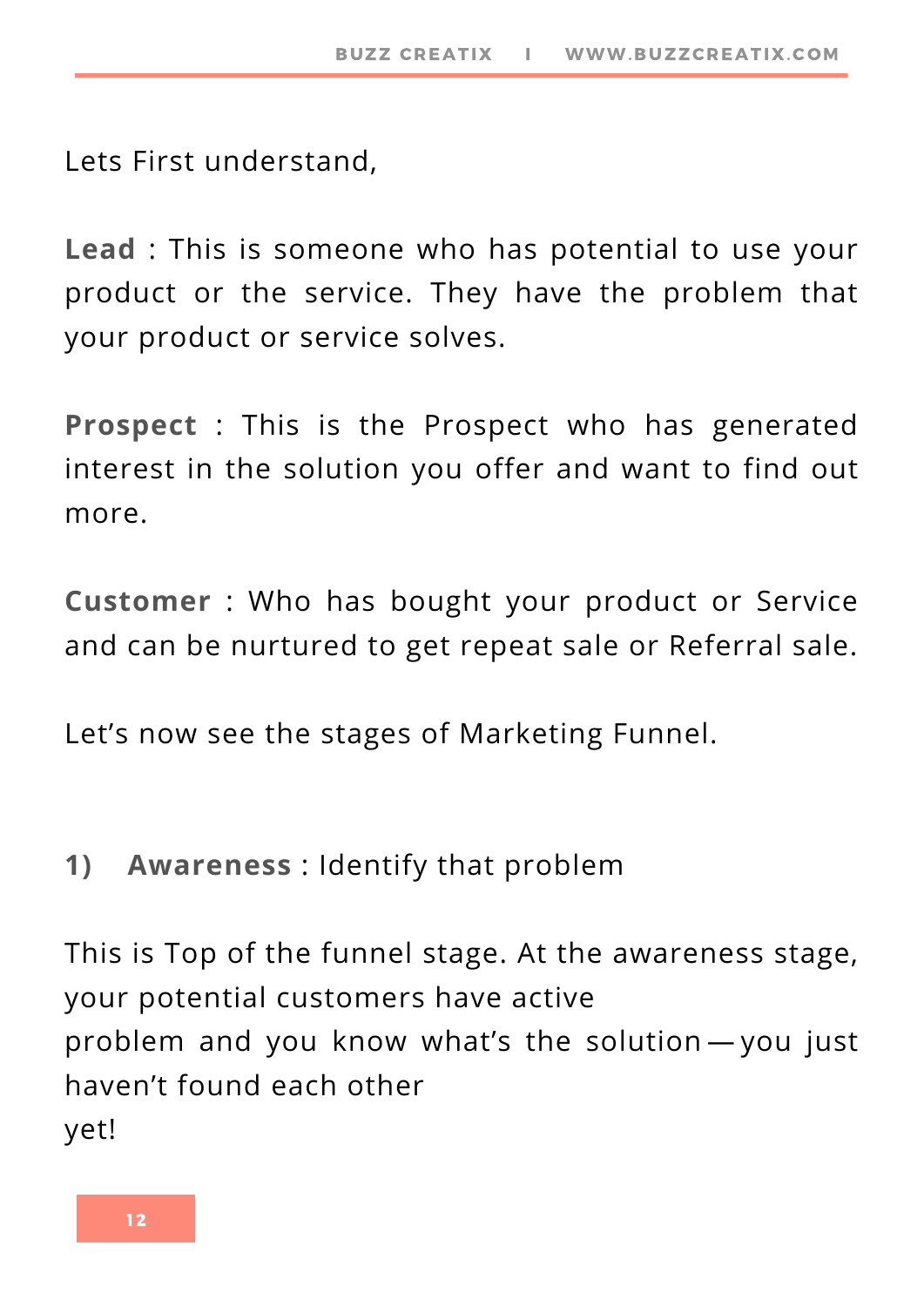Here the content could be to guide them How you can solve that problem, what are the different solutions available in general? You are not pitching your brand aggressively at this stage. Primary goal at this stage is educating them on how they can solve that problem. From the crowd of audience few will relate to what you are saying and would be interested in further read. Those who generate interest will enter the next stage. They will be the prospects.

*Pro Tip: It's important to define your target audience and the major Pain Points.*

#### *How to use video in this stage?*

Educate viewers about their problems through videos that appear in targeted search and social media ads. Or Use Videos to make them engage with your piece of educational content.

You want to produce something of value, because you're adding something valuable to their lives. This could be something practical, like helpful tips, resources, "secrets" of success and the like.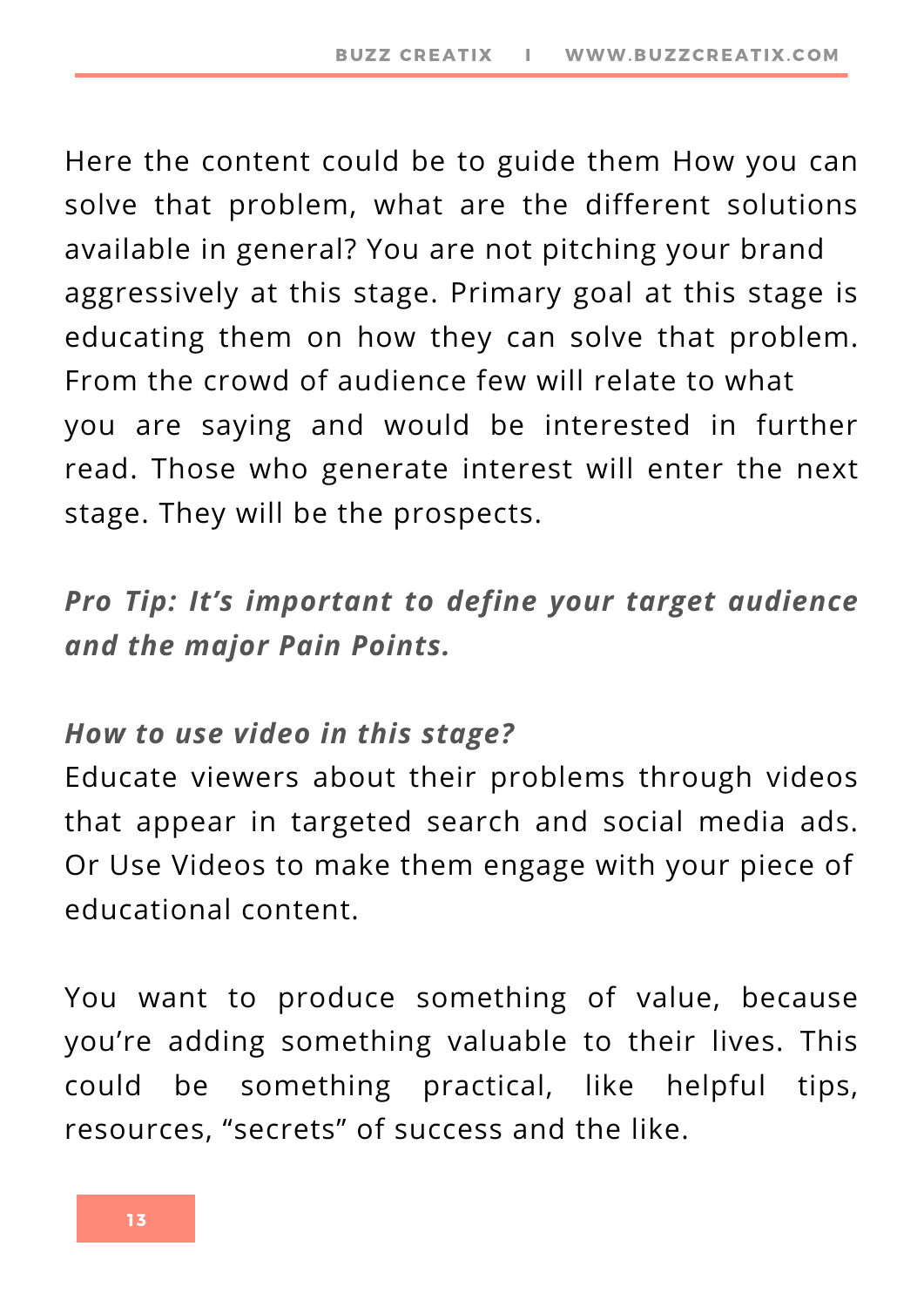#### **VIDEO MARKETING FUNNEL STAGES**



- Lead Magnet
- Thought Leadership
- Expert Tips
- Product Video
- Explainer Video
- Corporate Video
- Brand Video
- FAQ Video
- Demo Video
- Case Study Video
- Testimonial Video
- ROI Video
- Installation Video
- How it Works Video
- Software Demo / Help Video
- New Product Launch Video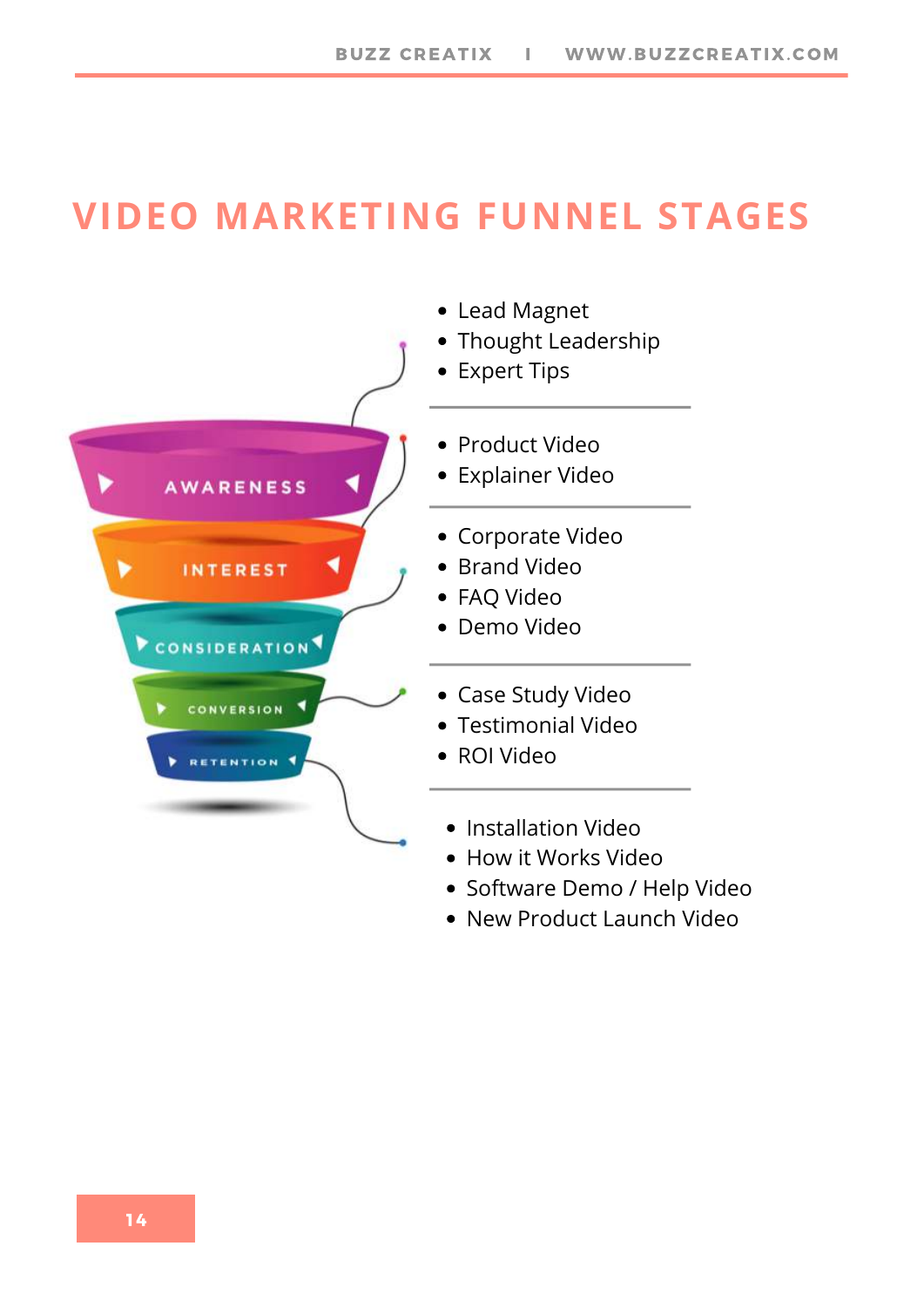#### **2) Interest : We are one of them**

The prospects have now a knowledge about what are the different solution they can use . It's now time to tell them that We are one of those solution provider with our product or service.

At this point the prospect is researching all available options. You have to nurture them with targeted content that generates interest in your offers.

Remember: Make something they can relate to as opposed to being an expert enforcing something on them.

Yes, it's cool, and it looks great, but does that really help your consumer in real-life? focus on what real-life benefit does it provide?

**Know exactly how you are improving your customers' lives.**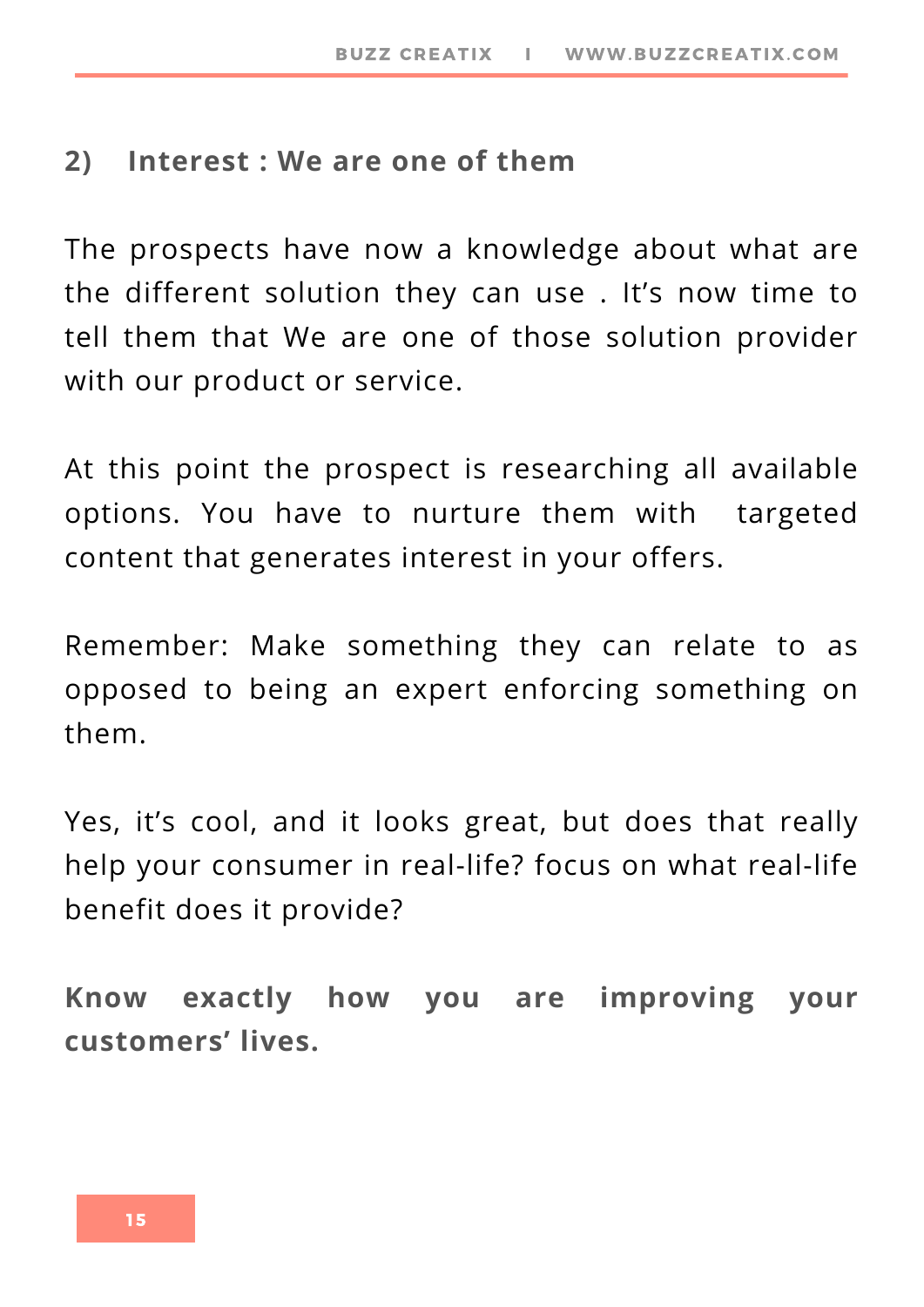#### **How to use video in this stage?**

Educate leads about your industry and the kinds of problems you solve via deep-dive content by using product videos, explainer videos and similar.

#### **3) Consideration : Address the objections**

At the consideration phase, your potential customers are aware of the problem and are actively researching solutions. But it's not a time to be pushy. You want to help them with their motive to find a problem and provide them with general knowledge about your product and how you can empower them to make better decisions — and you can become a trustworthy source in the process.

#### **How to use video in this stage?**

The prospect has shown interest but still have some queries or objections. After researching those objections you can have Deep dive or detailed product Videos, Expert advices on how the product helps, like installation Videos or ROI with our services Videos , Strength and Capacity Videos etc.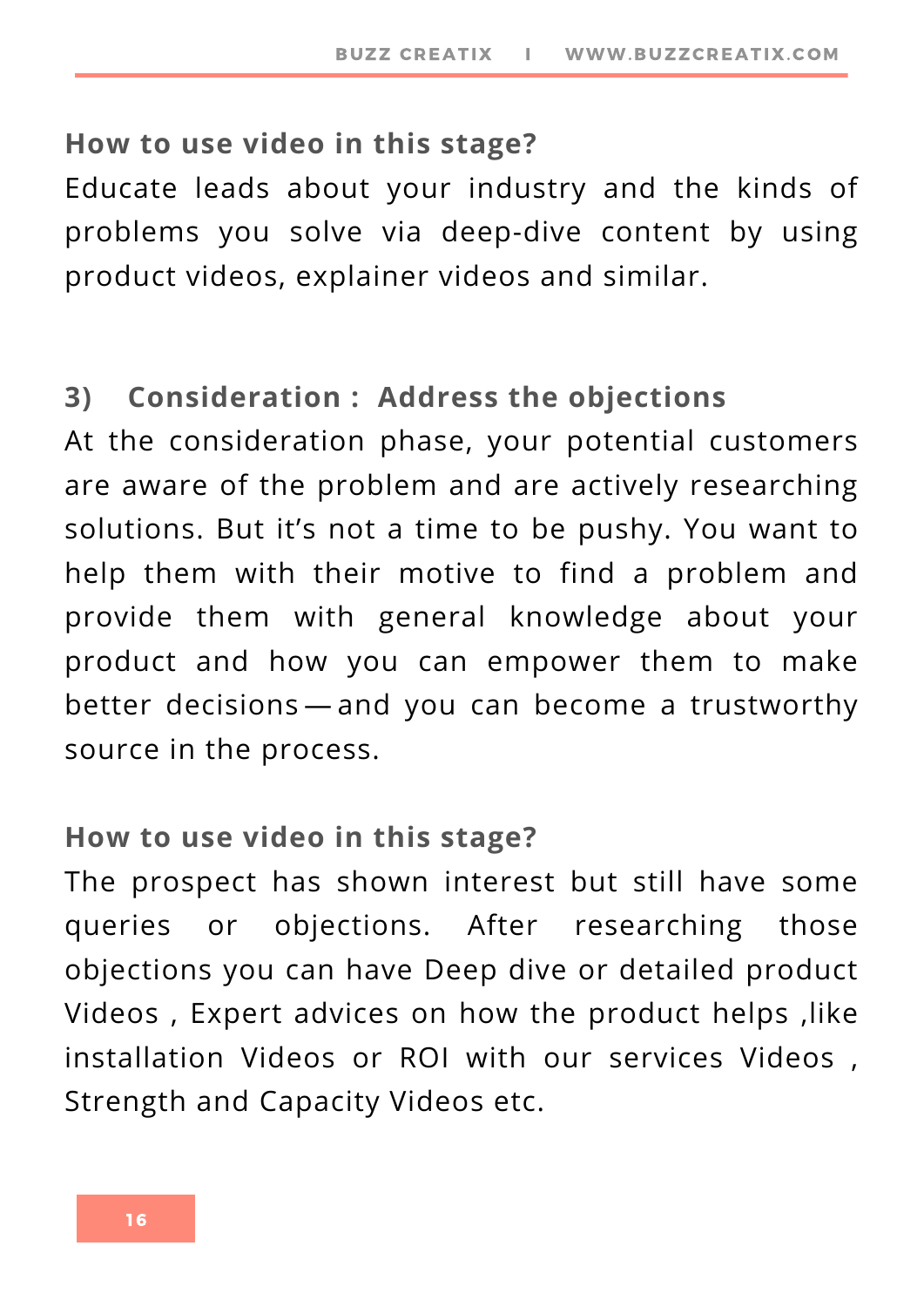#### **4) Conversion Stage: Convince people of your potential**

The conversion stage is decision time for your potential customers. They've done the research, grown more knowledgeable about your offerings (and also of your competitors), and they're ready for final decision!

#### **How to use video in this stage?**

In this phase, you can convert these (warm) leads quickly with compelling video content about your product, your happy customers, and your company by convincing them that your product or service is delivering real value.

Testimonial Videos,Case Study Videos,Scenario Videos are great at this stage. There's something great about word of mouth and especially when it's documented. so get other customer to tell the story for you.

Giving the customer someone to identify with, is vital at this stage. In fact, a real, impartial person endorsing your product is far more convincing.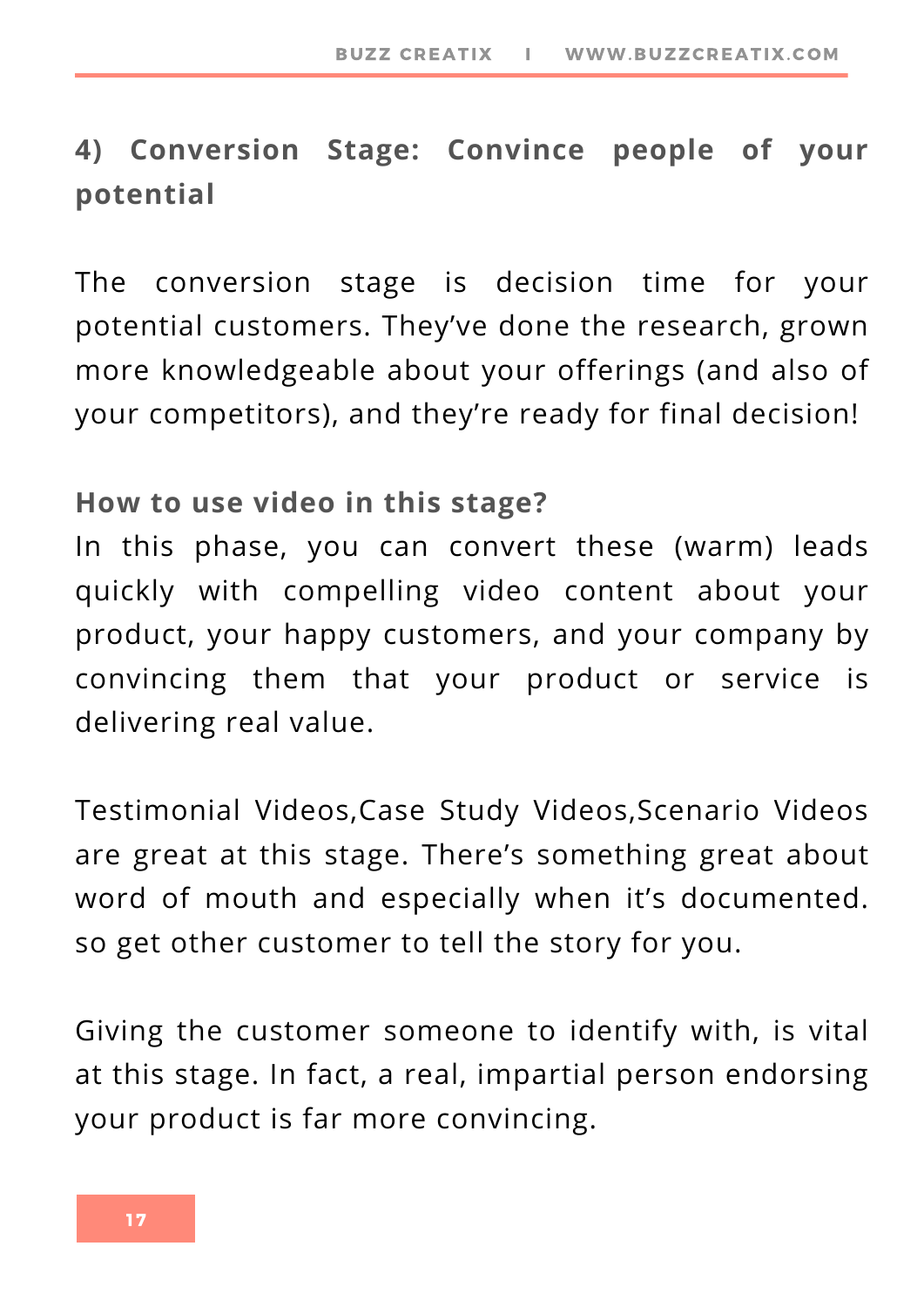#### **5) Retention Stage: Help customers succeed with your Product or services they have opted.**

Winning over customers with video doesn't stop once they make a Purchase.

if you're constantly committed towards improving your product or service it's a good idea to re-engage your existing and past customers with videos like – product demo videos, Installation videos, how to Videos, FAQ Videos , How to best utilize your product to get best results etc..that help communicate how your product continues to provide value.

**How to use video in this stage?**

Show how you continue to add value to users' lives with user education, feature launches, and Product update videos etc.

**If this stage is managed well your business will spend significantly less on retaining customers.**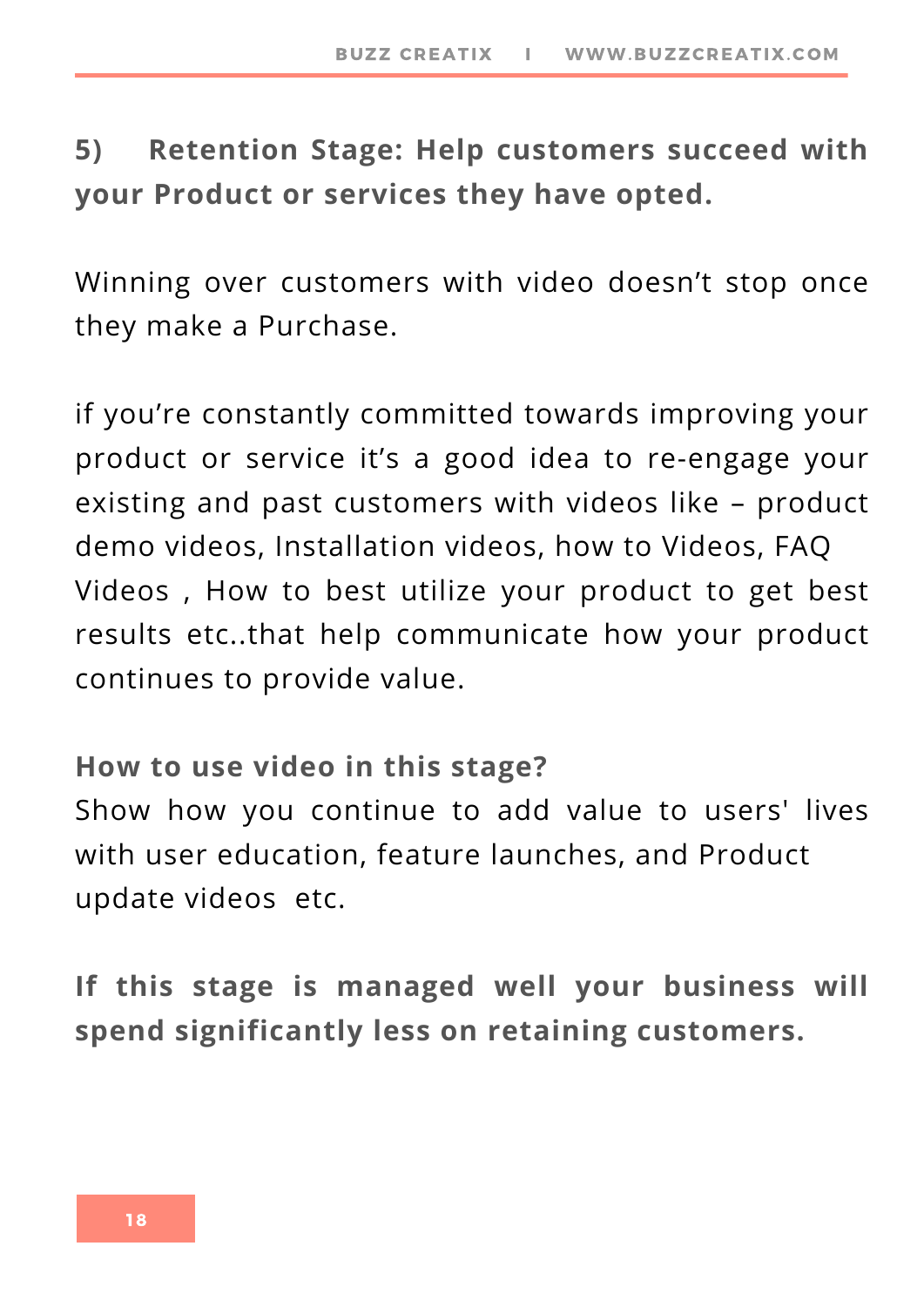### 2. Kick startingyour video **MARKETING CAMPAIGN**

#### **Step 1: Define the Goal.**

Before beginning the video marketing project, you need to first determine the GOAL of your campaign, is it lead generation, Audience building? Brand engagement etc. i.e. its purpose — At which stage of a sales funnel this video is going to be used and How you are planning to use it? In case you want to use videos for only specific stages with other types of content, are these Videos to grab attention or nurture existing leads database. Discuss these questions and structure your Video marketing plan.

This is crucial and determines the concepts of the videos, scripts and the direction of the entire project in general.

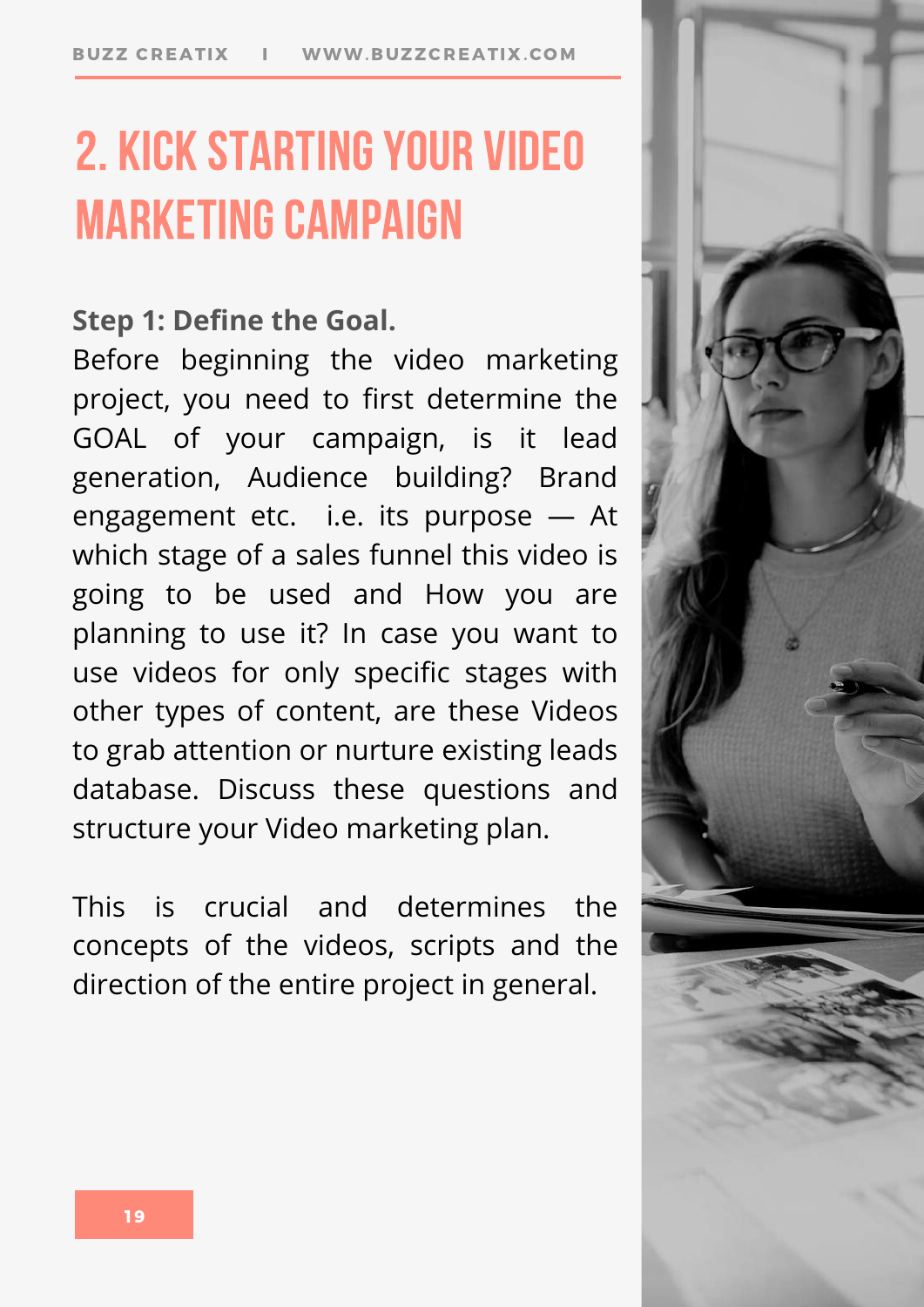#### **Step 2: Choose the right video category**

Once you determine the 'Goal' of your video project, you need to pick a relevant class for your video.

If you've done step 1 right, this should be a natural process. Furthermore, the agency you work with should have enough information to pick the right category for you.

*To give you an idea here are the most crucial video categories relevant to stages of funnels:*

#### **Corporate Videos**

Your company's product/service solves a pain point of a specific group of people aka your target market.

But, how do they get to know that you exist? Corporate Video. This is the heroic entry that tells the world that you exist and - your business is here to save the day!

Corporate videos are essential, and unlike other regular videos, they require a positive key message backed by official company history or USPs to be compelling.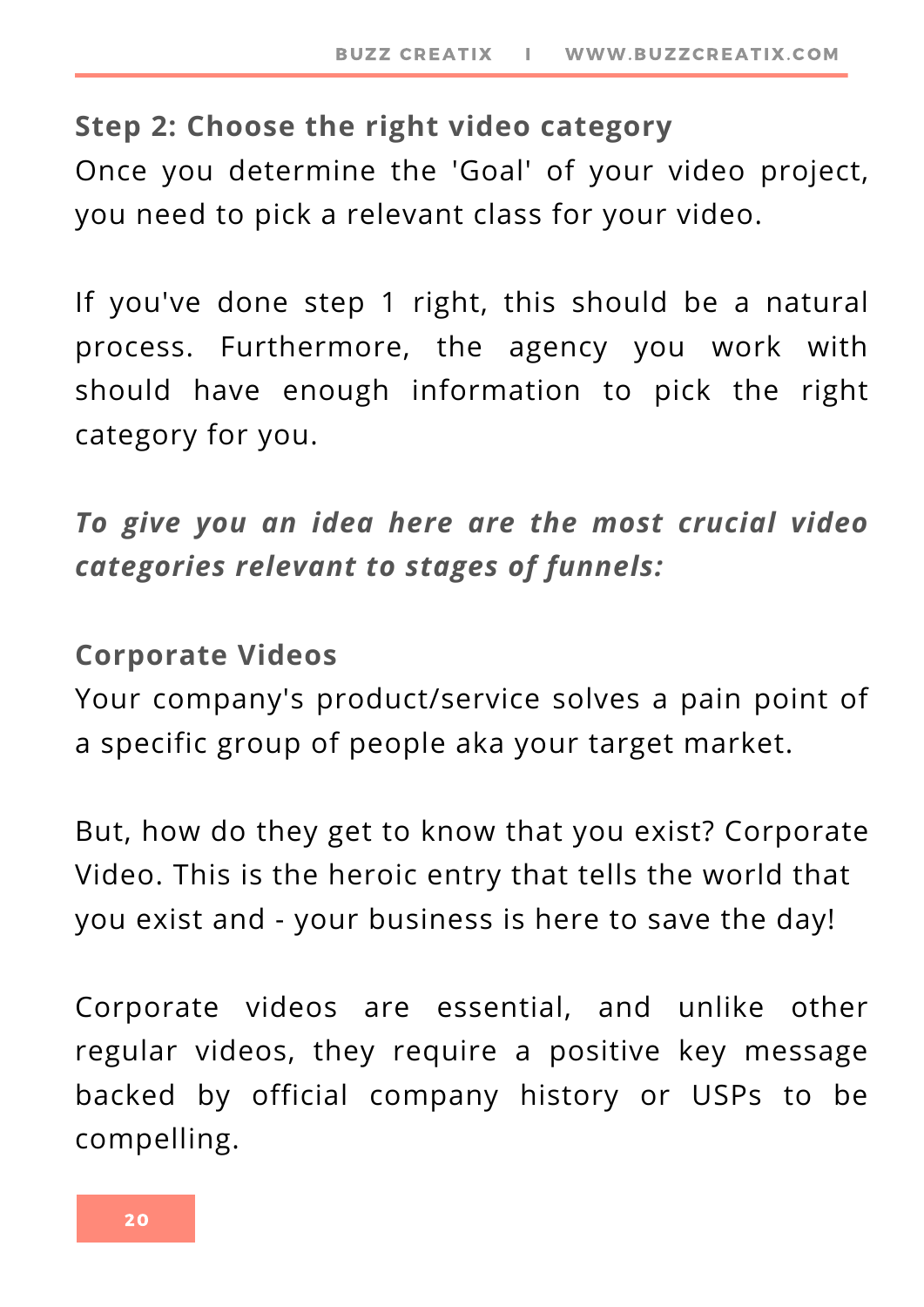Corporate videos have a universal nature suitable for most scenarios like meetings, exhibitions, website and primarily serve the purpose of building trust and authority.

#### **Explainer Videos**

A short animated video that focuses on explaining a concept, business idea in a simple but compelling way. The language used is clear and concise, and the focus is mainly on teaching people through the application of engaging visuals.

Therefor explainer videos are best implemented with attractive and appealing animation with content that is both informational and educational.

#### **Product Videos**

Informative videos with the primary objective of explaining a product or service in the most effective manner possible.

The goal is to make the viewer aware of all the product/service information like specifications, features, and attributes.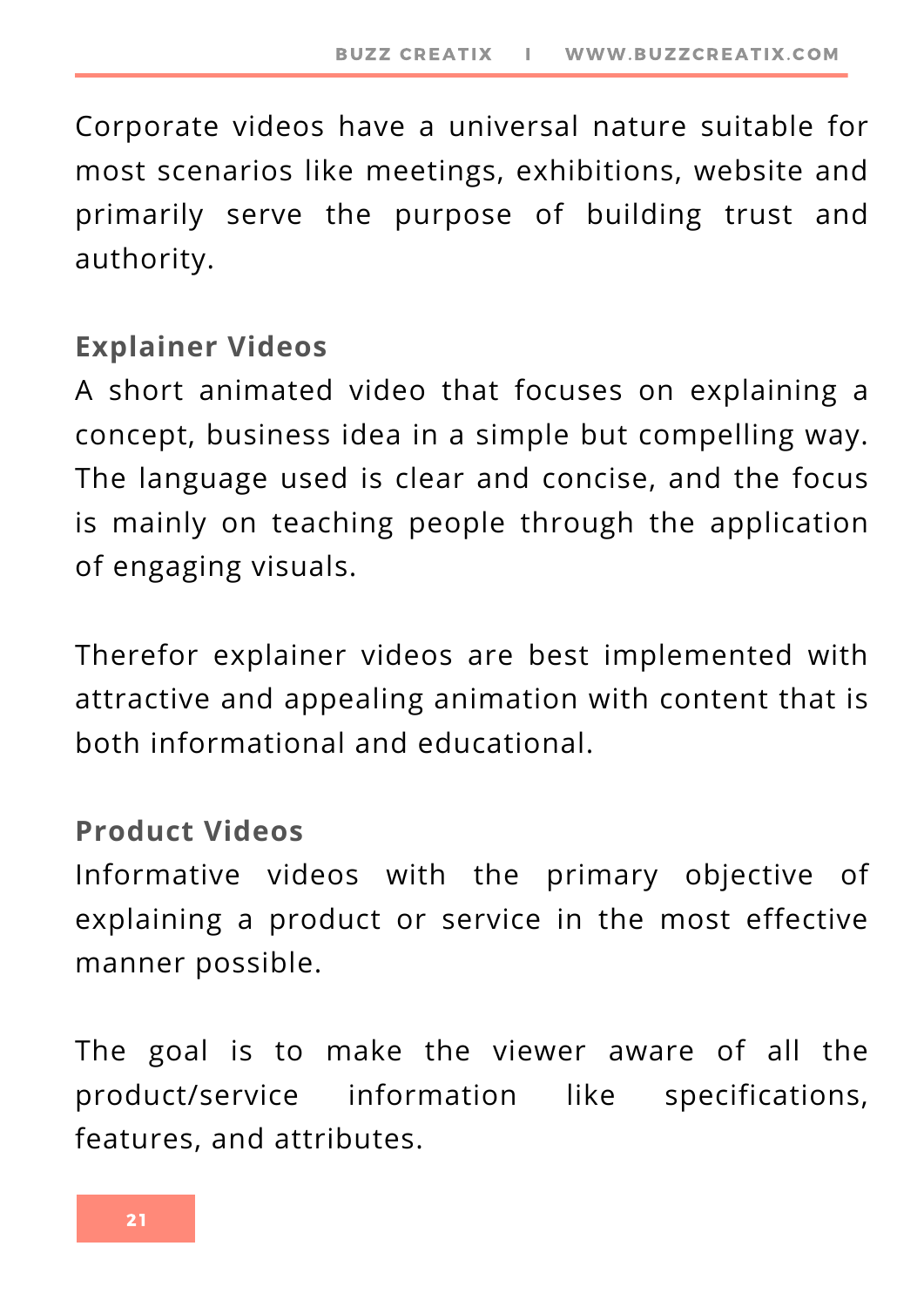It's also a good idea to use 3D and 2D Animation to effectively explain complex mechanisms and functionality.

#### **Case Study and Testimonial Videos**

A testimonial or Case Study video is perfect in addition to a Services Page specifically at the bottom of the website or used in drip campaign and can help build trust and authority that require to make them take the next step.

The agency will help you decide this after understanding the purpose and audience during the discovery session.

#### **Step 3: Gather content**

At this point, you should have a good idea on the agenda for the video marketing campaign, its goals and objectives, and its time to gather material.

Most businesses find this part dreadful, and from experience, some clients take quite a bit of time to gather content, but if you follow the tips mentioned in this eBook you will find it easy to collect material for your video.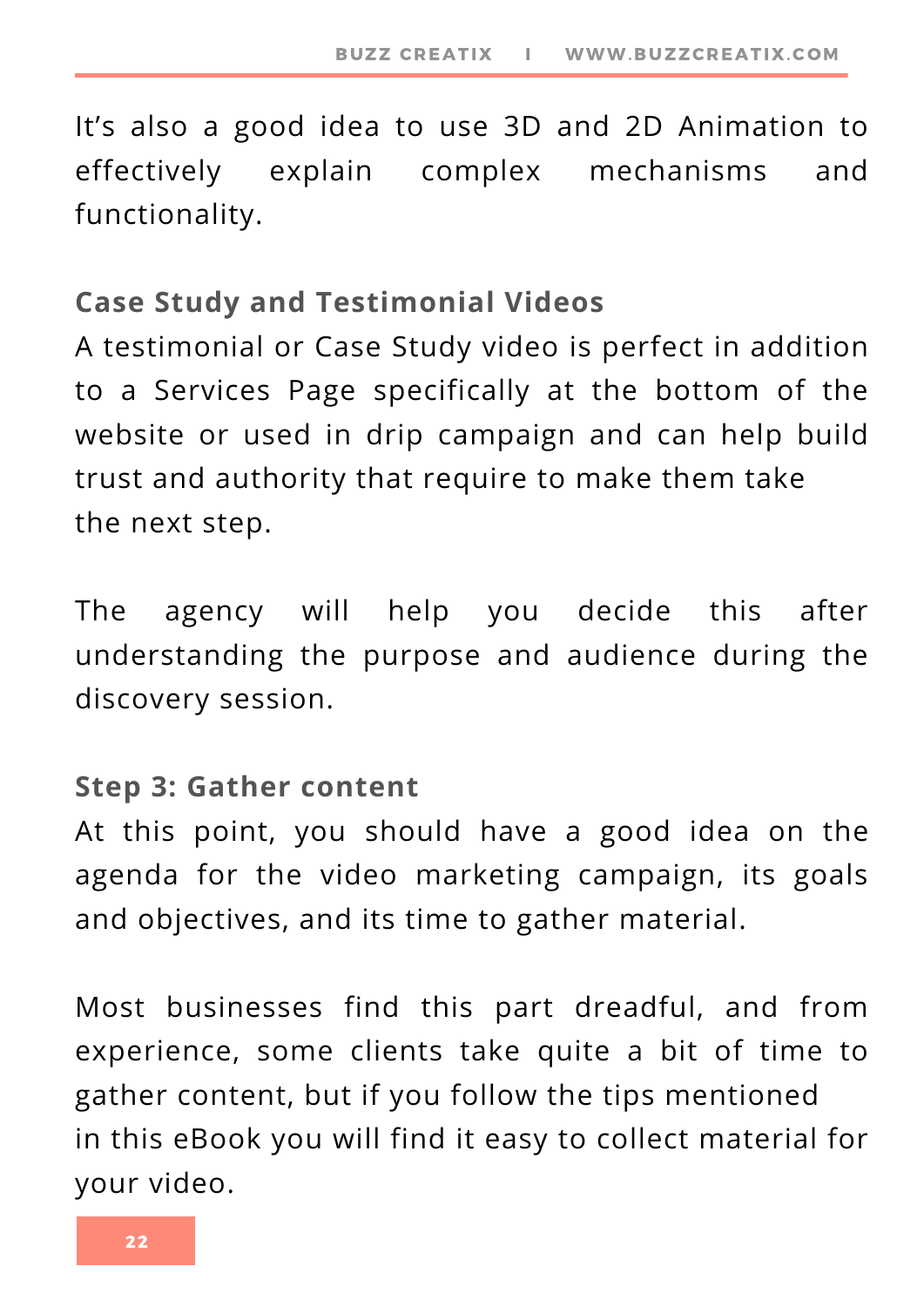Procuring content is vital and forms the context of the video and having it ready or at least easily accessible from the start is great for the workflow of the video marketing project.

#### *Information that is typically required ,*

**Extract Key Messages** for each funnel stage, what you want to communicate. How you position you brand in your audience's mind - what you want them to think about your product or the brand while watching the video.

Simply Put . it goes like this,

*Awareness* – Goal is to make people look at your educational content, Cover pain points.

*Interest* – Goal is to make them aware about product or services, Features and Benefits, Make products look awesome, Make company look grand etc..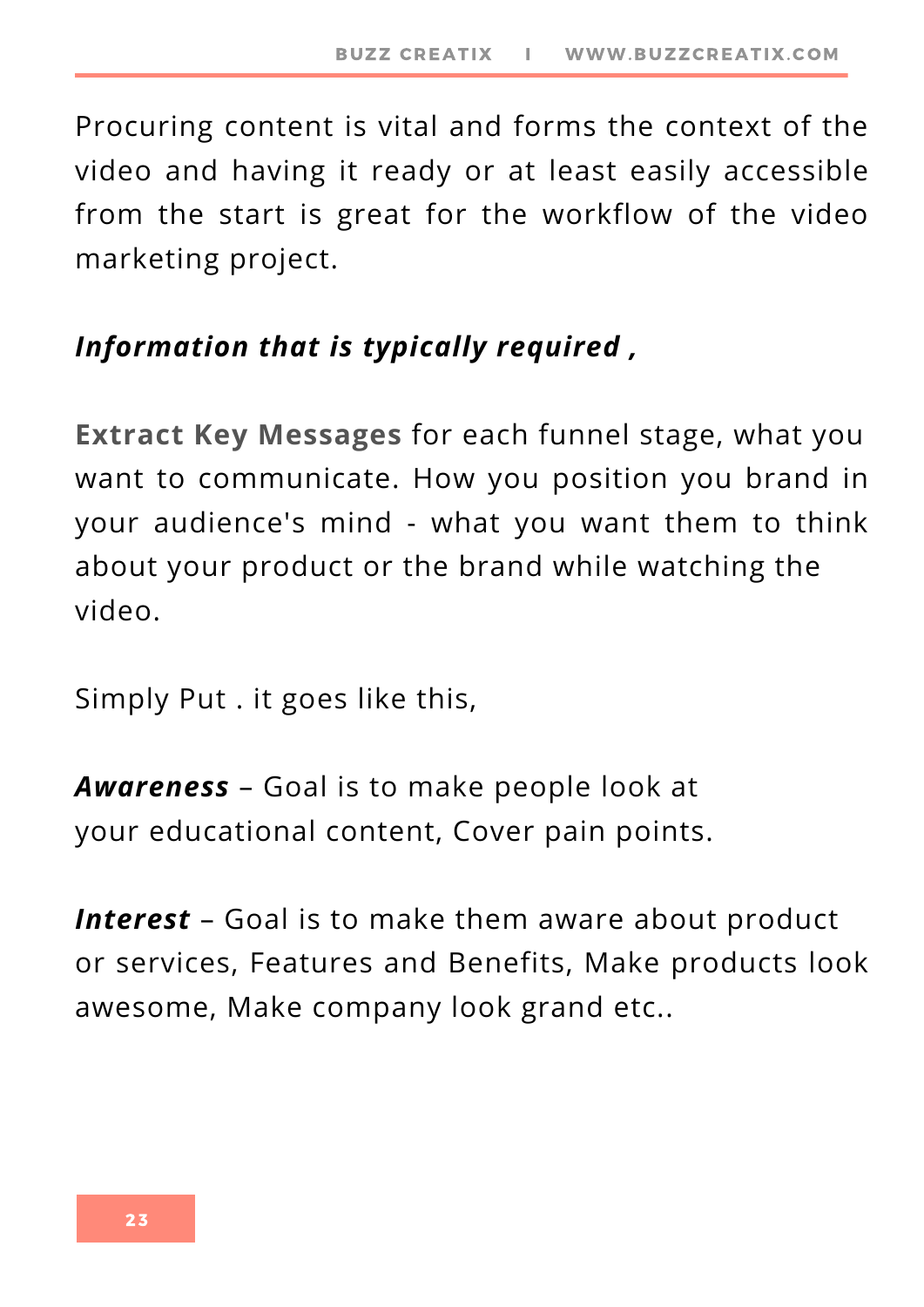*Consideration* – Give detailed overview of our product, Expert tips, Handle Objections

*Conversion* – Back objection diffusion with testimonials or Case Studies, Benefits Comparison.

*Retention* - Installation Guide,How it works Guide etc, Assist them to make most out of your product and services.

It is recommended to prepare a check list of all the key messages, USPs you want conveyed through the Video Marketing campaign.This will help a ton with workflow and help the agency in writing scripts that meets your requirements.

Most tech companies showcase the advanced processes integrated into their products to depict how technologically advanced they are as compared to competitors.

#### **Example : Site ground**

A leading website hosting company shares information about their globally located servers in their videos to depict good connectivity.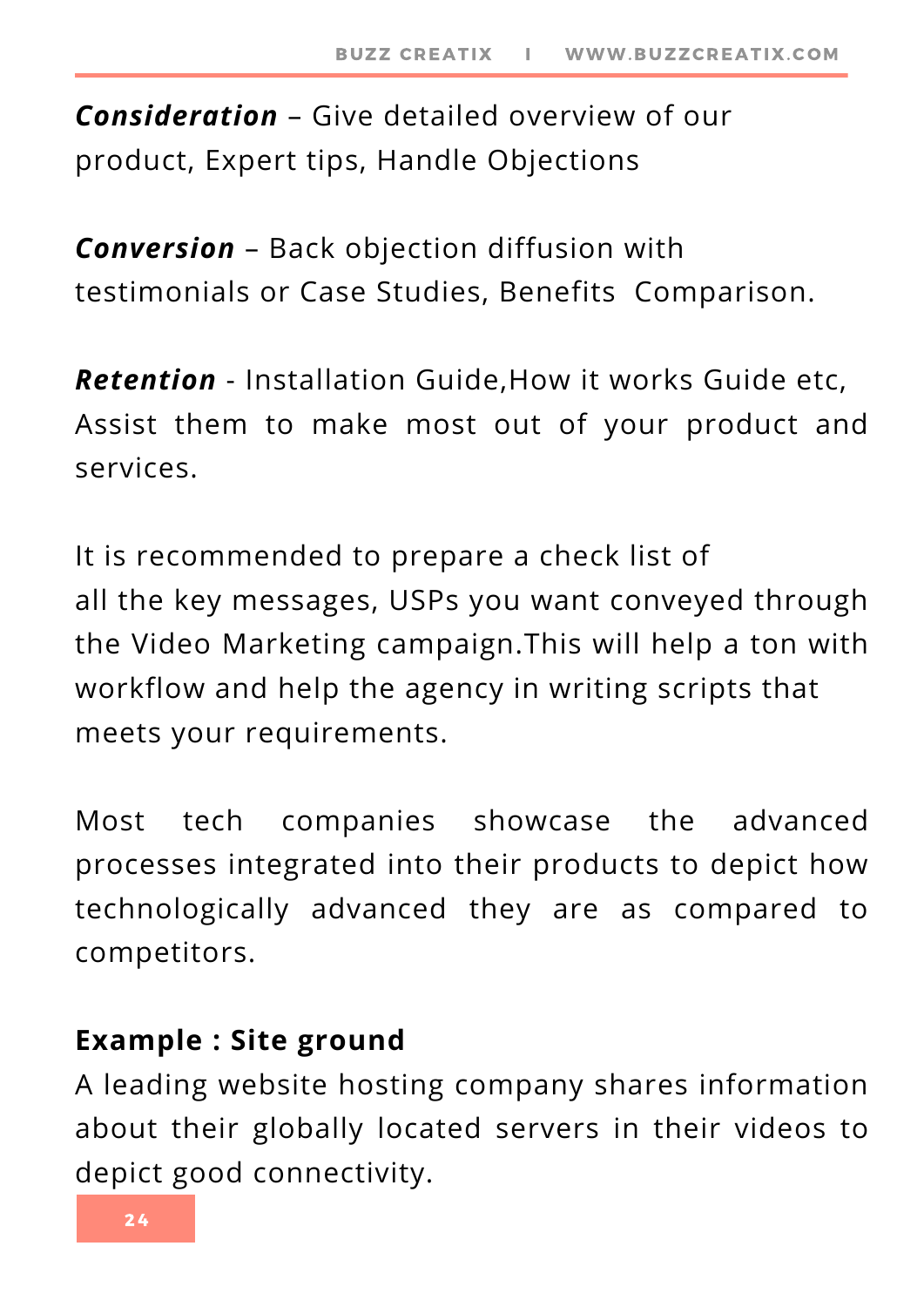Now, while the agency can extract all the information from your business documents it's a great idea to have your own checklist of Key Messages as you have in depth knowledge of your products and organization. you can cross verify each fact and have a seamless video production experience.



*There are three distinct phases when it comes to producing a video:*

- Pre-production
- Production
- Post-production

This process applies to most , regardless of the industry you're in and is perfect to understand what it takes to create a commercial video.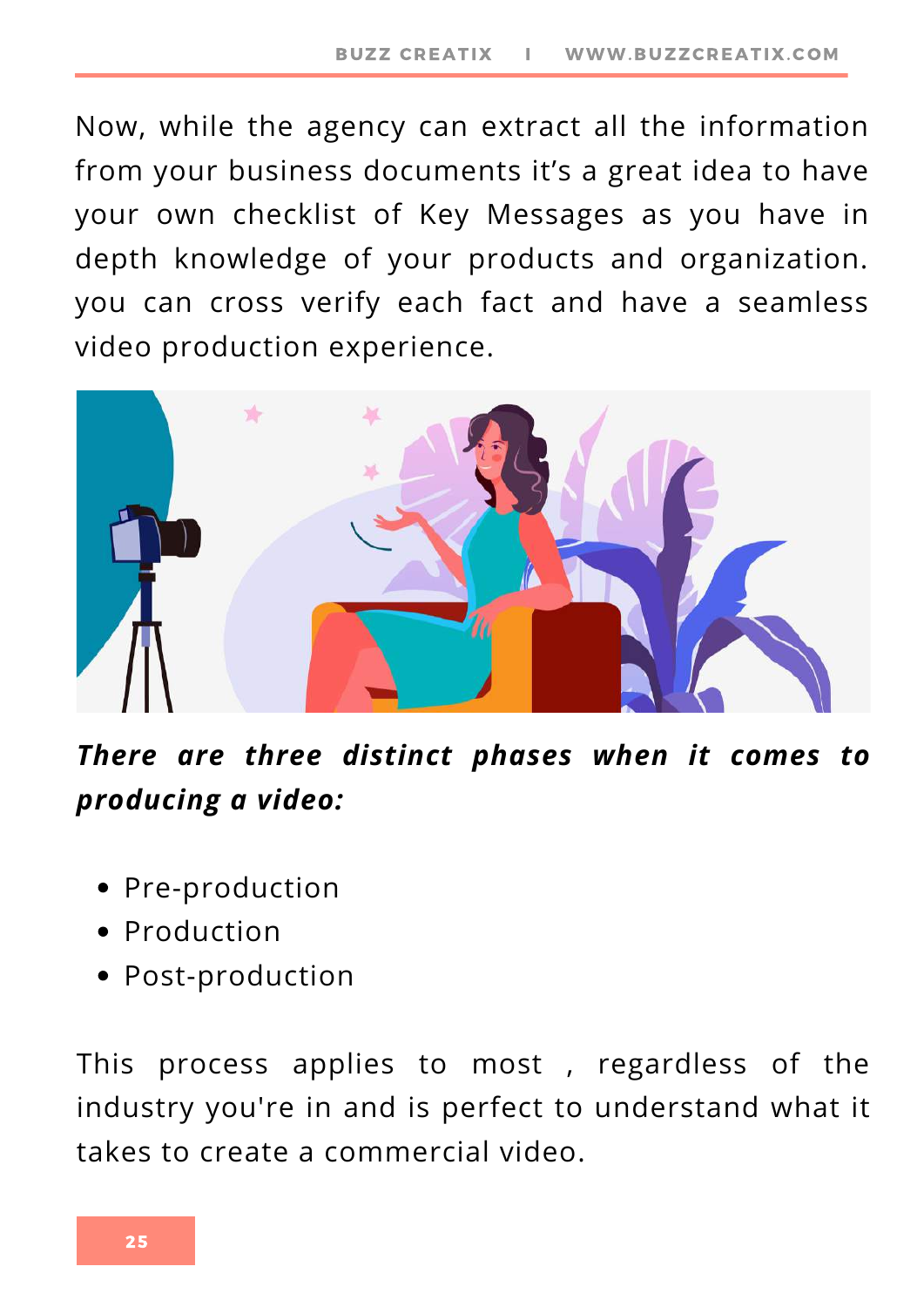#### **Pre-Production**

After everything is finally mentioned on paper and mutually agreed upon by you and your agency – you simply handover to professionals and watch the magic happen!

At this point you can expect frequent communication with your agency that will take complete charge and will be going through various milestones at every stage for approvals or feedbacks.

Below are some important milestones of the preproduction phase.

#### *1)Script Development*

The script gets developed based on the requirements and objectives of the project. The script is used as a reference to direct the entire video and is basically the storyline, the video will follow.

if everything's good and the script is validated , Its moved onto the next step - screenplay.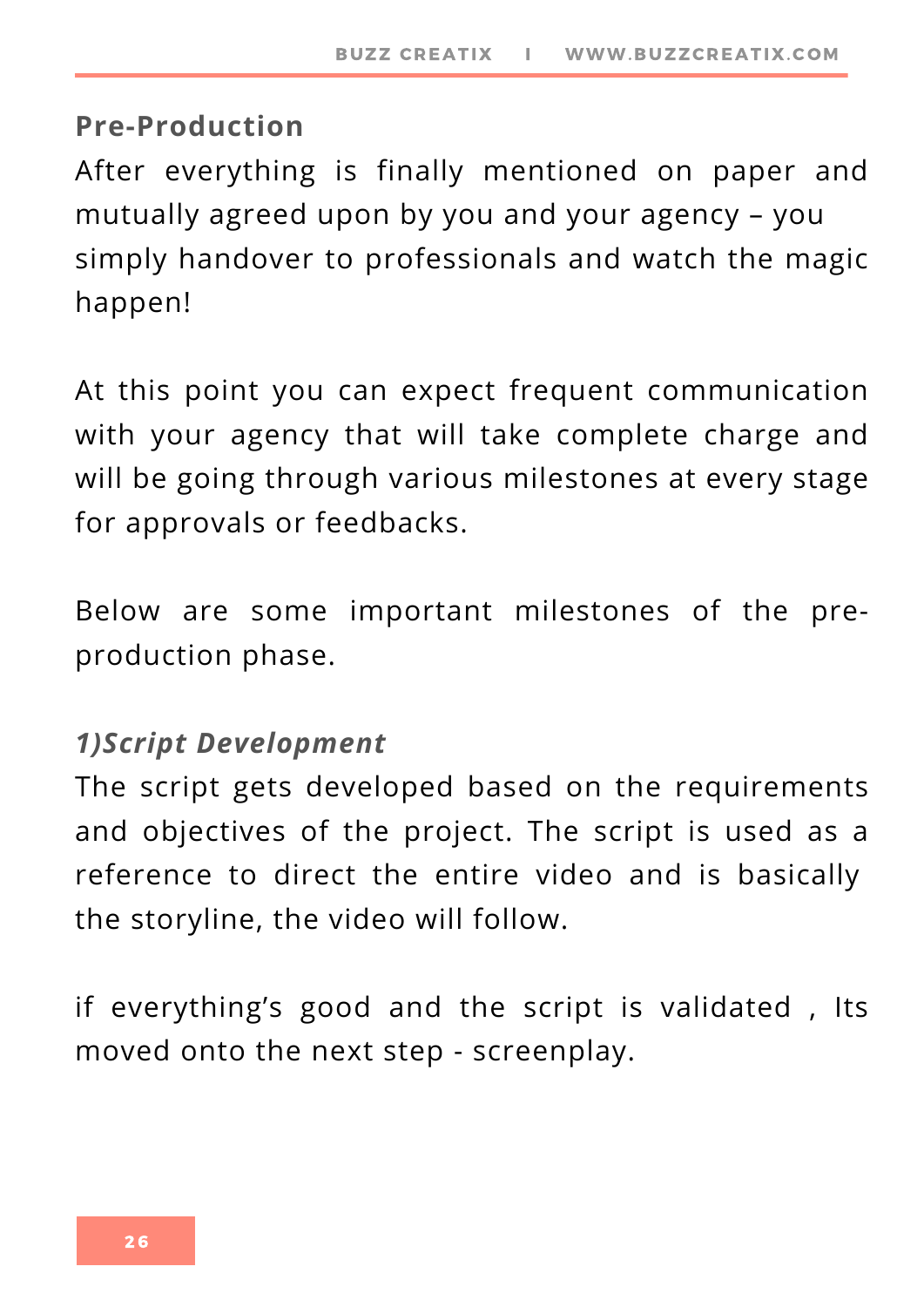#### *2) Screenplay*

The screenplay is the Visualisation or treatment of the script in tabular form. On the left you have the script and the right you have the treatment written of the corresponding script.

This ensures complete clarity on what the agency will be implementing in the video and gives the client the opportunity to correct anything before the production starts.

#### *3)Storyboard*

In case of Animated or Fiction videos, we develop storyboard. which is a rough sketch of how each part of the script is visualised. This will give you an exact idea of what will be delivered in the final video.

#### **Production Phase**

After planning and ideating what and how to film the video in the pre-production phase we finally start the production phase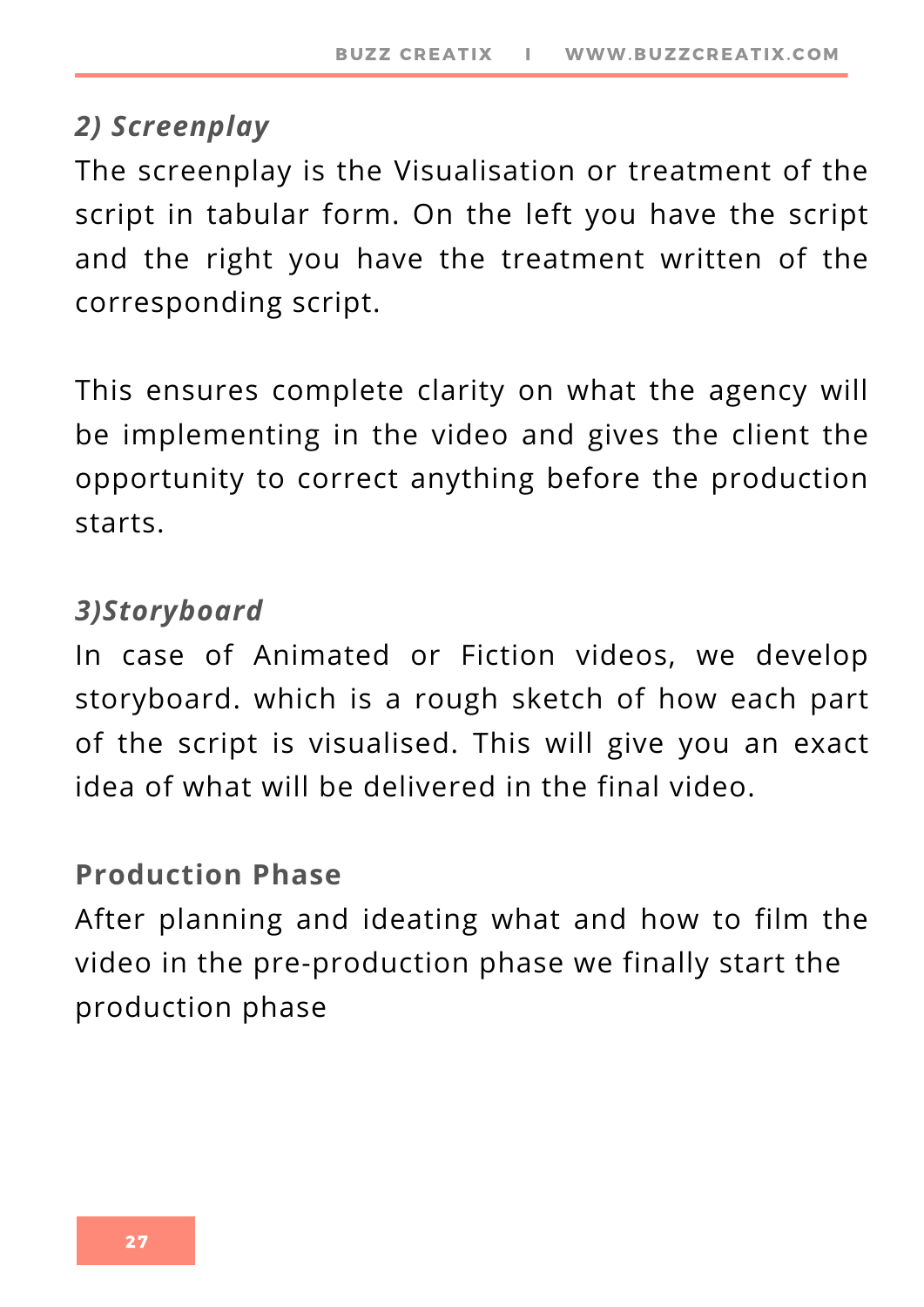*Here's a brief overview of all the steps involved in this phase:*

*1) Filming* – this involves filming the video based on the script and screenplay.

#### *2) Script Adjustment before Editing*

After filming is done we will look into the script one more time, And based on the footage captured and see if the script needs to undergo an additional change or revision.

#### *3) Voice Over Samples*

For videos with Voice Over, you can expect a voice over sample before the final cut. Once you approve the Voice Over, we can start the post-production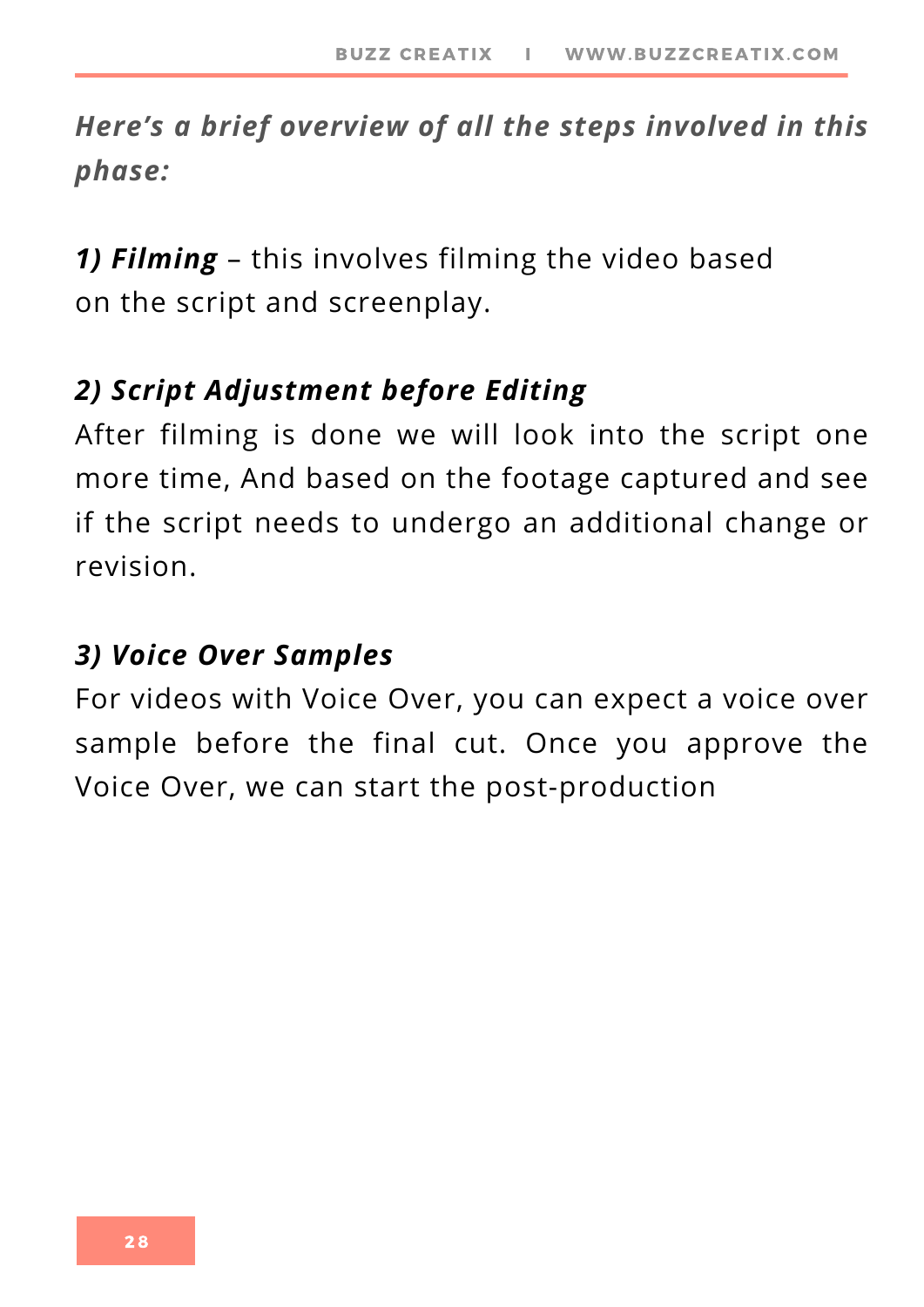#### **Post-Production**

Once the video is filmed and voice over recorded, the final stage is post-production.

Some of the important stages in the post-production are as below:

#### *1) Editing & Graphics*

This includes the editing the footage with Voice Over, Graphics, Animation, Color Grading, and Sound Editing, Music to render a polished copy of the video.

#### *2) First Draft*

You will get the first draft for review after the footage is edited. At this stage you can validate the first draft and double check with your check list, script and screenplay.

#### *3) Revision*

You can suggest few changes if required at this stage, but if the communication has been active throughout, there will be no need for the significant difference.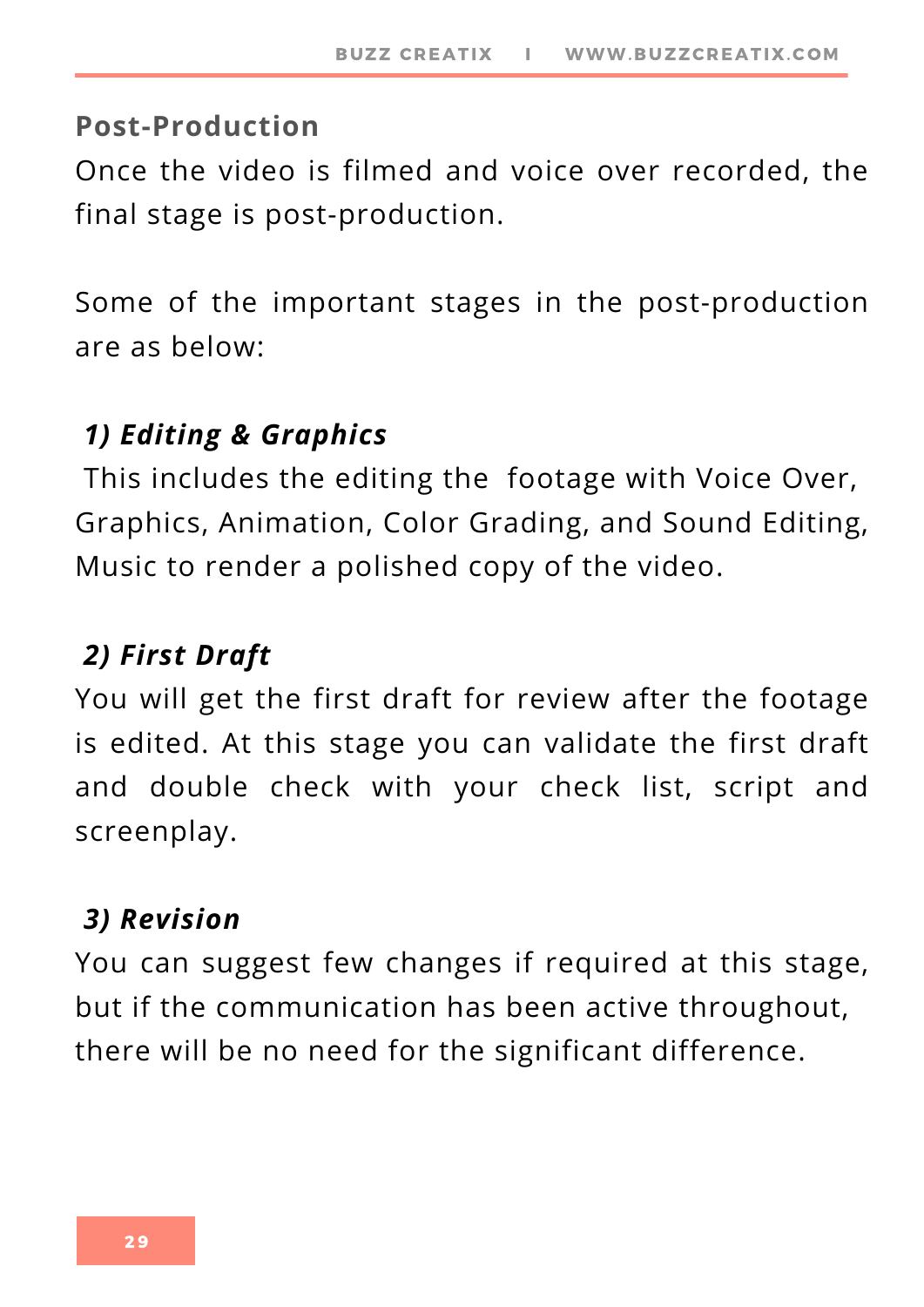

#### **What about turnaround time?**

You can expect a minimum of 3-4 weeks for any type of video.Entire funnel with Strategy,All content including Ebooks,Landing pages,Blogs,Emails, Automation and Integration can take upto 8 weeks.This process can take more or less depending on the accessibility of content and production.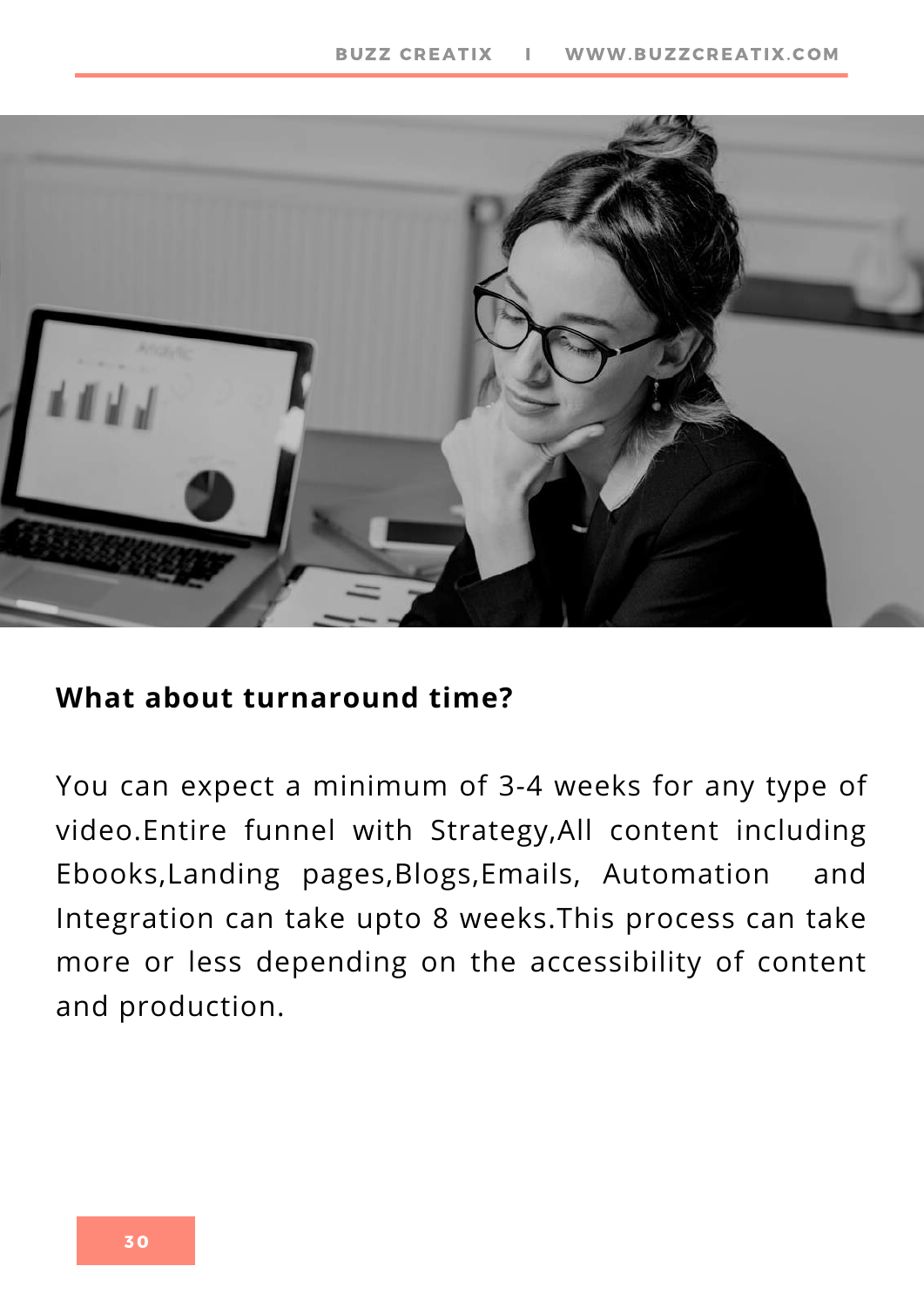## HOW TO EFFECTIVELY utilize video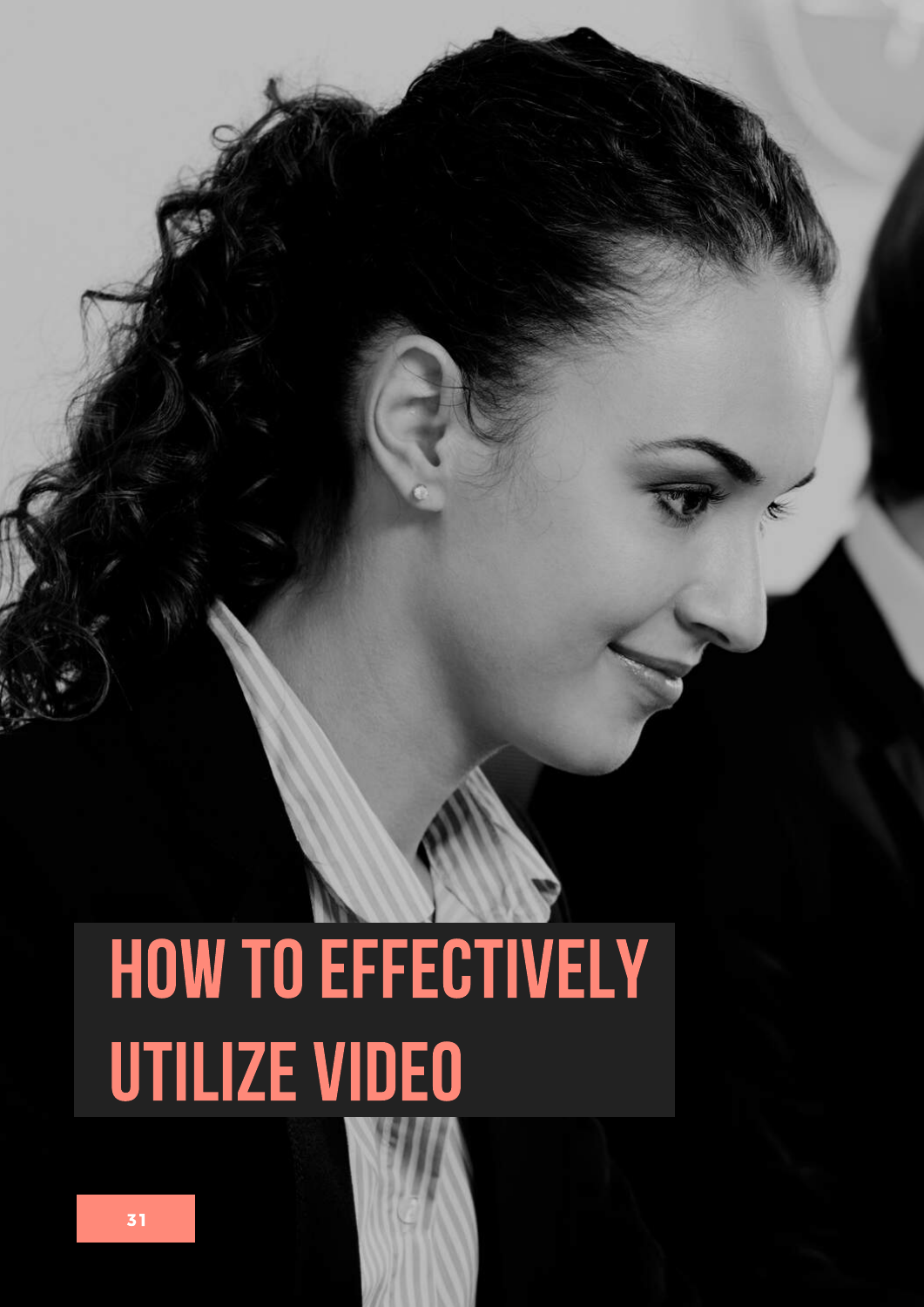**There are many ways to integrate a video into marketing. Video Marketing Campaign is mix of various types of content and various tools.**

This involves organic or paid traffic, Advertising , Landing Pages , Social Media Feeds , Email sequences, and Drip campaign to keep the prospects moving down the funnel.

#### *Social media*

Sharing videos on social media platforms like LinkedIn and Facebook is one of the most effective methods to promote a video and your business. However, to reach enough people you need to have an established social following or opt-in for targeted advertising. Social Media is used mostly for top of the funnel activities. From there traffic is brought to landing pages and websites.

#### *Website*

Uploading the video to the company website is another method to share video, but again this is only effective if you have traffic coming in or are regularly sharing your site on the internet. So get some traffic to your website as well.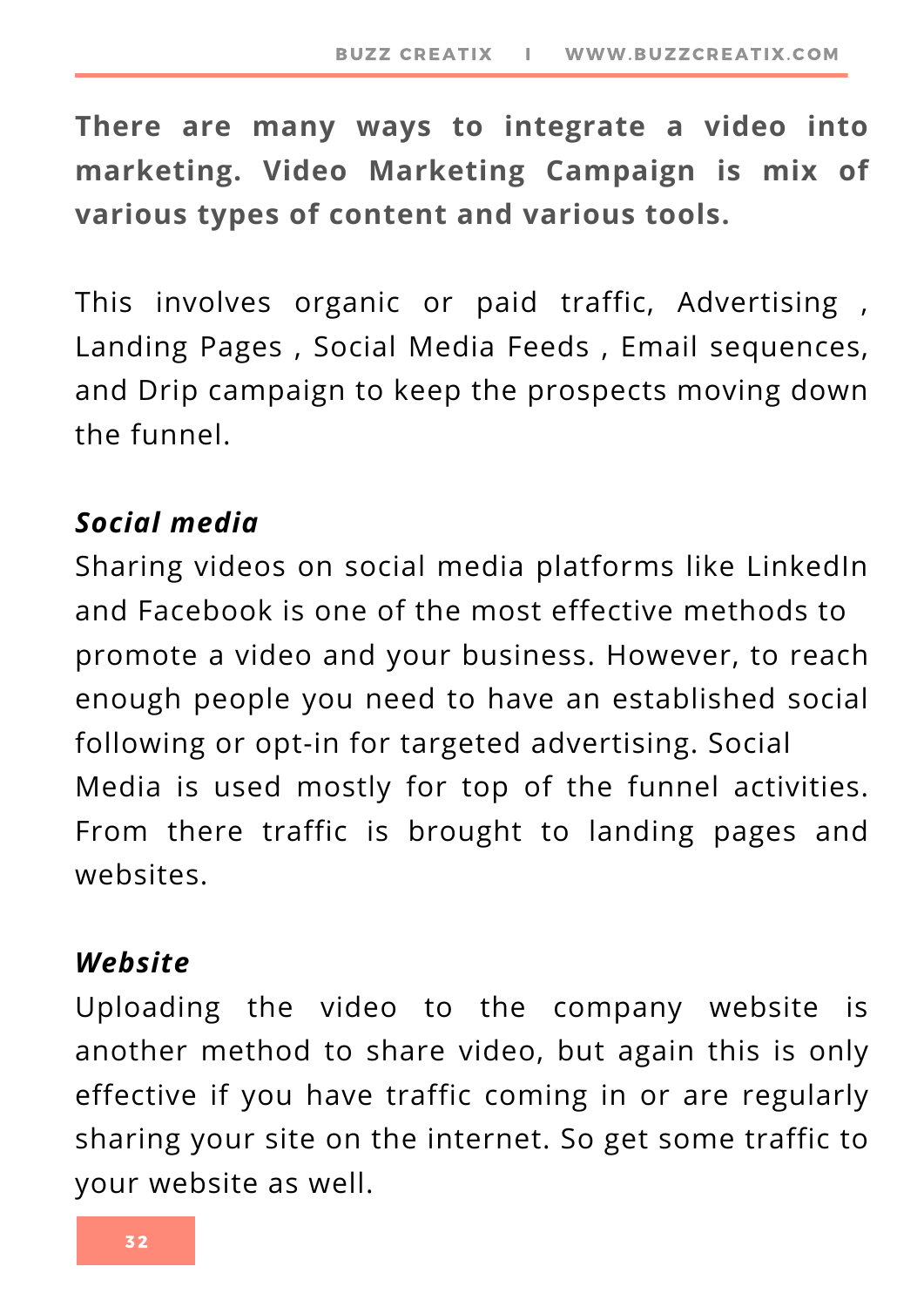#### *Blog posts*

Content that balance out multi-media like video perform better on Google and offer a better reading experience for the reader. As in the blog some part will be the video and some will be the text. This also helps you in better Google ranking, Increased traffic on your website ultimately brings in more enquiries.

#### *Emails*

Videos are not only for marketing on social media or websites. They often become part of Email Sequences in Nurture campaign stage.

#### *Listing sites*

Directly uploading the video to a website like indiamart, tradeindia can help build trust and authority and ultimately increase engagement.

#### *BONUS: Lead Magnet*

Videos are perfect lead magnets as they can be used to entice viewers into sharing their email address to view them. These emails can later be used to give them more valuable content.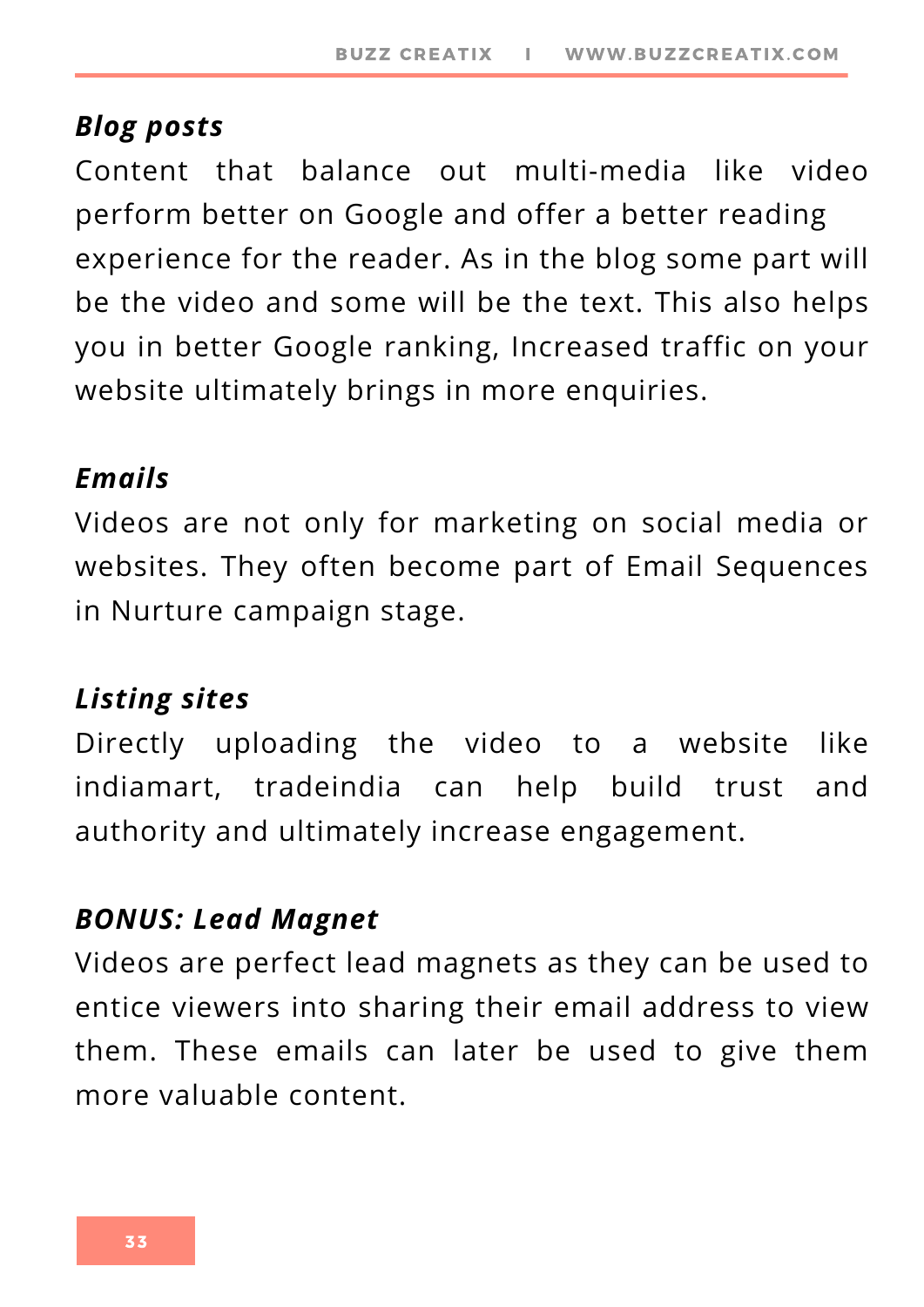# The ROI of VIDEO MARKETING

34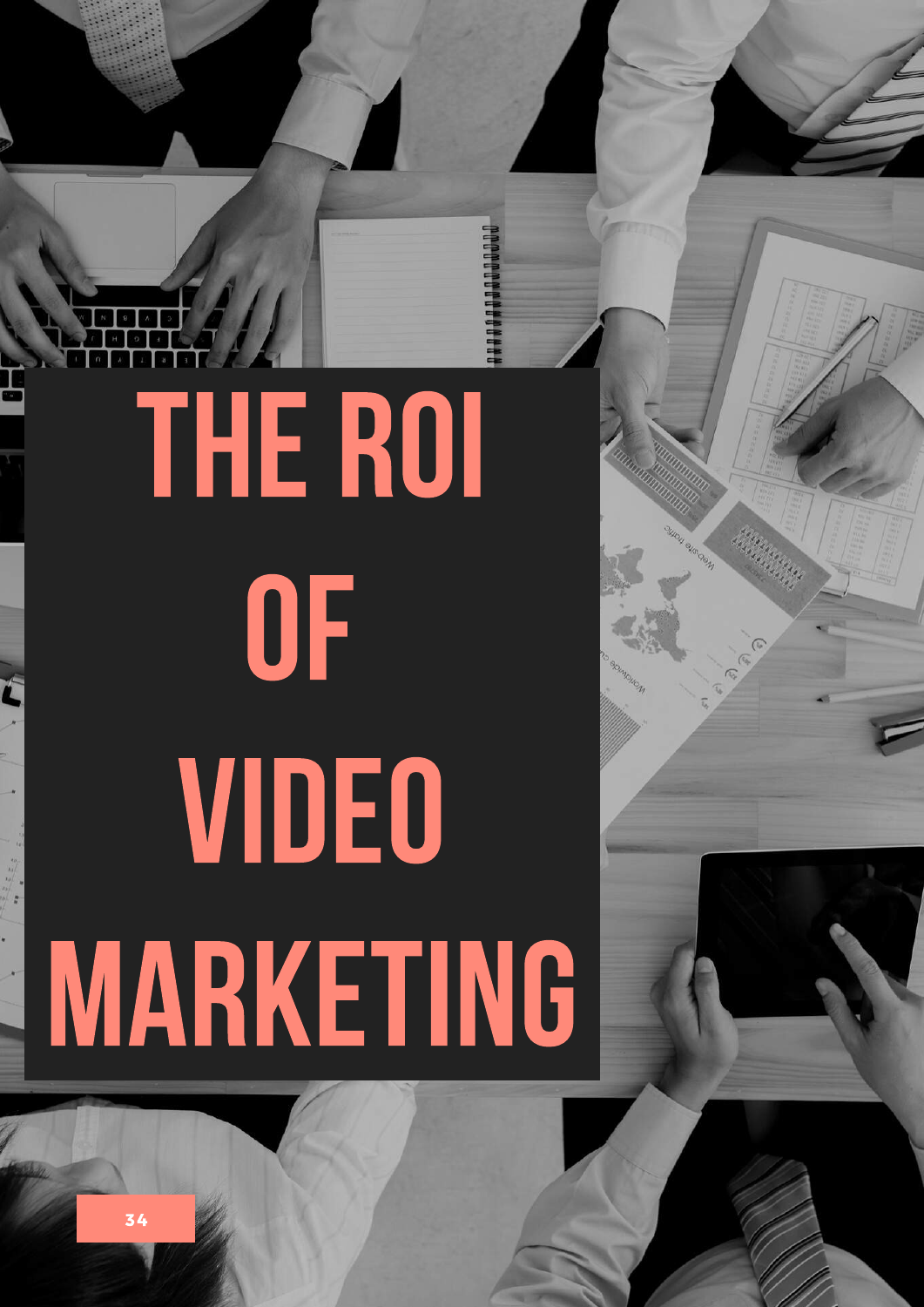So far we've broken down the entire process of producing video you should be well-informed – you now know what it takes to produce video and how to implement it into your marketing.

Great!

But what about the ROI from your video marketing efforts?

How long till you start to see real results? To answer this question let's see some states,

- **83%** of those using video think it gives them a good ROI; They say it's a key part of their strategy.
- **73%** prospects have bought a product after watching a video.
- **97%** of businesses using Videos say it helps users understand their business better.
- **94%** of businesses see video as an effective tool.
- Among those surveyed, **81%** saw an increase in sales and 53% said support calls were reduced.

( Source : www.SmartInsights.com )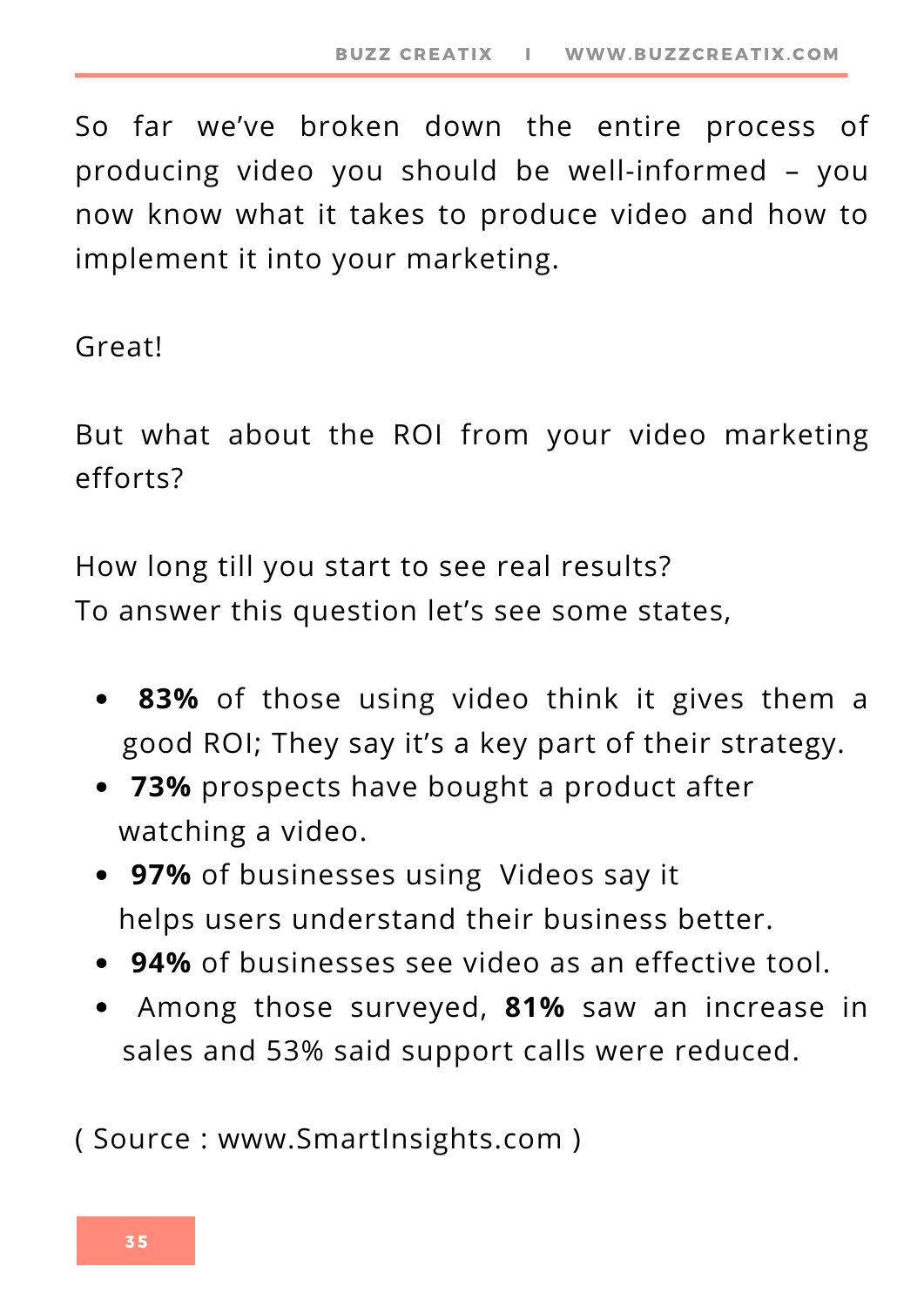#### **What do we learn?**

There's no need to wonder about the benefits of video marketing for business. It's definitely worth it, and you don't have to take video marketers' word for it, either.

Video marketing continues to evolve. It's time to start using video so you can keep up.

#### **Will i get instant results?**

Unfortunately, there isn't an easy one-size-fits-all answer. Each initiative is different and will depend on the steps you take to ensure the success of your effort.

### **Relations don't just get built over night.**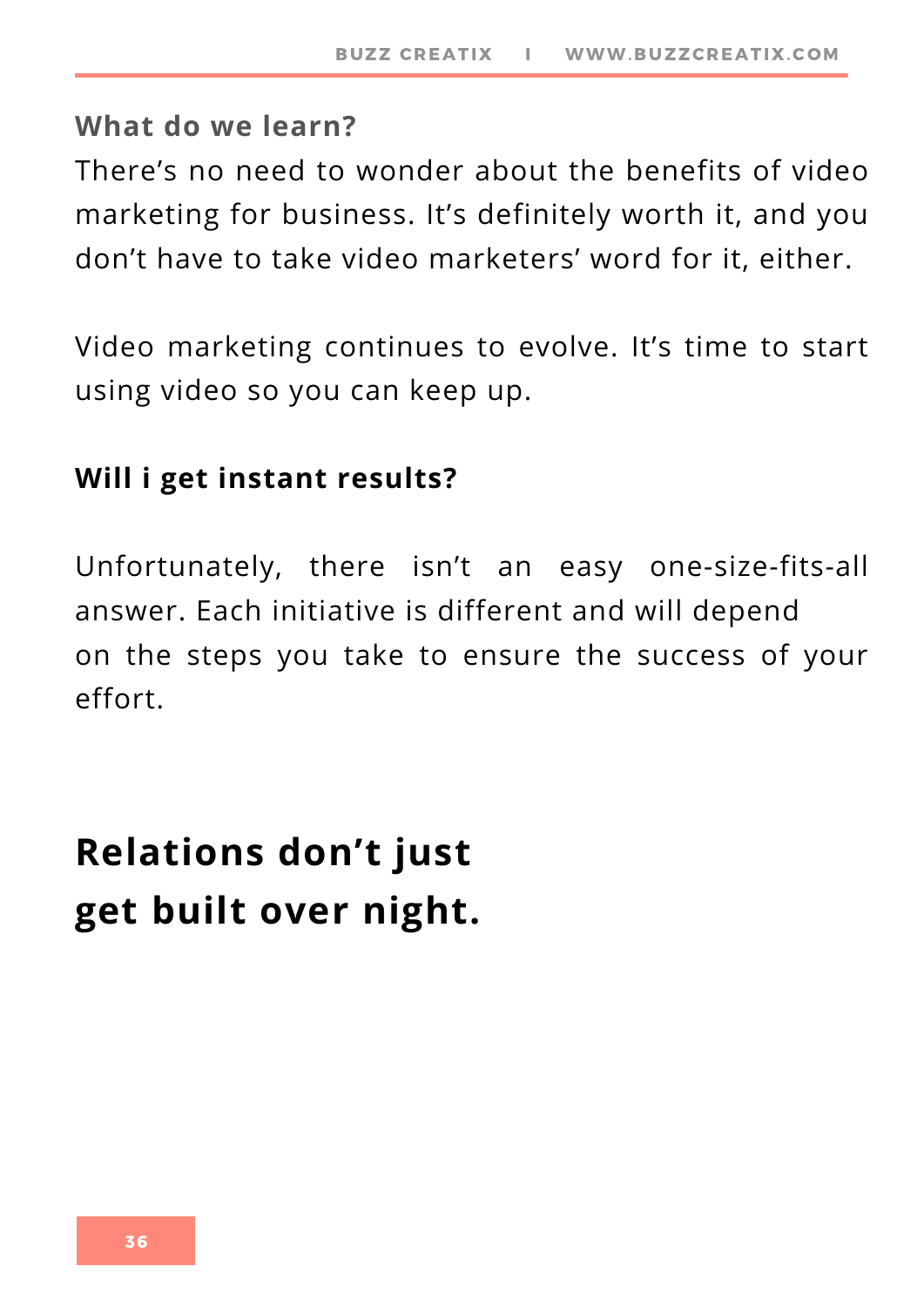There are various factors that influence how and when you'll start to see results, including:

- Quality of the video and other content in the funnel
- Frequency
- Optimisation of the strategy

Bottom line : The sooner you start your video marketing journey the sooner you can expect to see real results from it.

The only way to actually see results from video marketing is to actually do it :)

 $E \vee D$